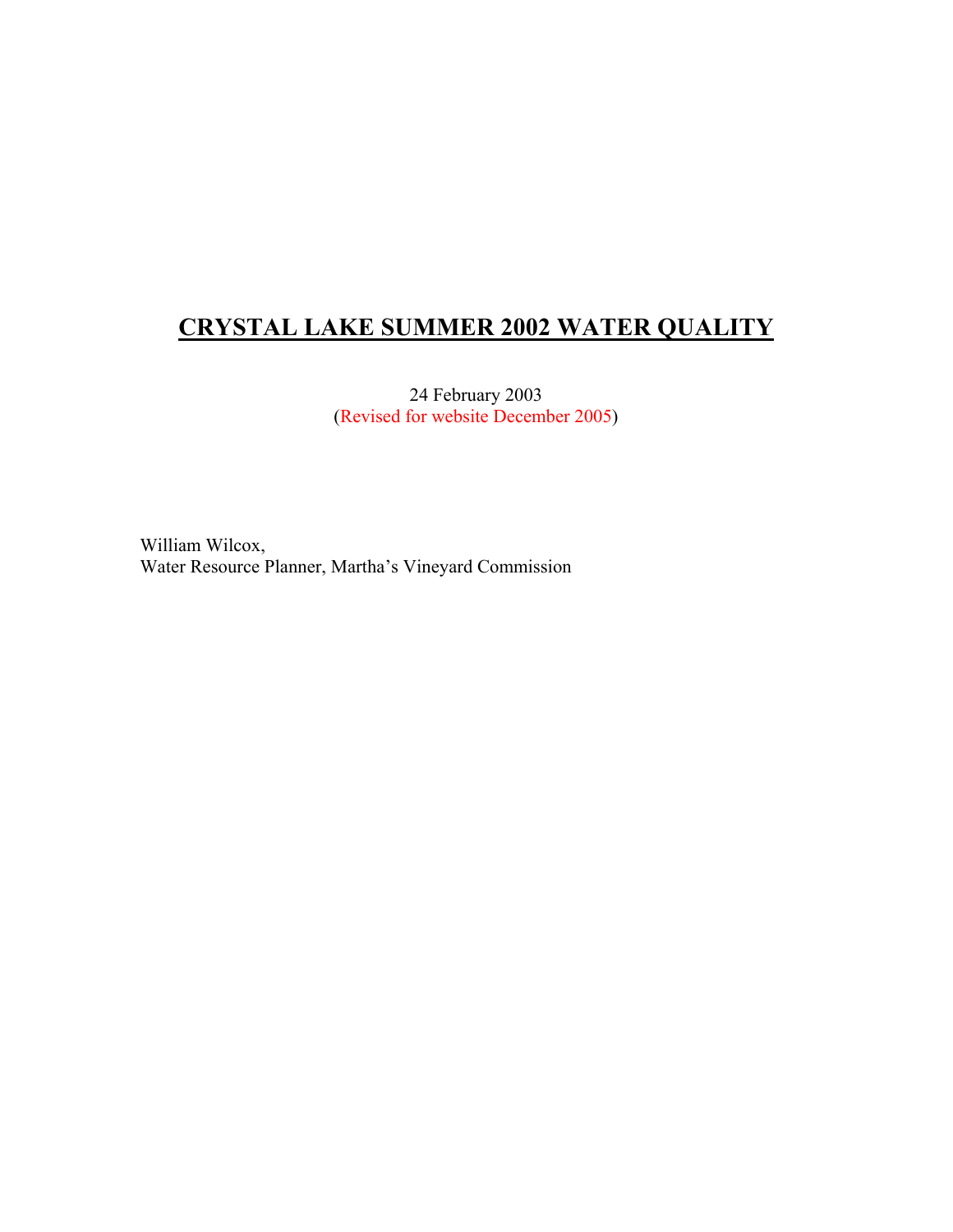#### **Background and Environmental Setting:**

Crystal Lake is a 12-acre, fresh-water pond with a moderate density residential development pattern in its watershed (see Figure 1 for locus). Over the past 20 years it has experienced a dramatic increase in Phragmites reed along the perimeter at the expense of cattail and other wetland plants. Periodically, aquatic pondweed (*Potamegeton sp*.) and filamentous green algae have become excessive leading to harvesting projects circa 1983 and in 1995 and an attempt to limit its re-growth with a bacterial treatment annually from 1997 through 1999. The 1983 harvest was the most successful, suppressing the re-growth for about 10 years. These projects were carried out by the East Chop Association, owners of the perimeter of the Lake. Each of the other attempts failed to limit growth of the target weed.

Aquatic weed control activities were carried out in summer 2002 and 2003 including spraying emergent Phragmites reed with Rodeo and treating underwater Potamegeton with Aquathol K (Endothall). In order to compensate for the release of nutrients from the decaying vegetation, a treatment with alum was planned to bind nutrients and prevent a microscopic algae bloom.

To assist the East Chop Association in meeting the Oak Bluffs Conservation Commission Order of Conditions, the MVC and the RSVP Senior Environment Corps agreed to collect water quality field data and samples for nutrient analyses. Samples were collected on 17 June, 28 July, 13 August and 28 August 2002 at sample stations where similar data was collected in previous years (see Figure 1 for locations).

The summer of 2002 was unusual in that rainfall was less than 1 inch during the July and August sampling period as measured at the Edgartown National Weather service observation station. A late August rain, coming after the 28 August samples, contributed to a total for the two months of 1.5 inches, some 5.5 inches less than the average precipitation. As a result, in addition to lower rainfall and storm runoff input to the pond, groundwater input would have been reduced. As the fresh water input carries considerable nitrogen with it, nitrogen additions to the nutrient budget during the growing season would have been lower than in an average year.

#### **Sample Handling:**

The samples were refrigerated, filtered through 0.45-micron cellulose acetate filters for dissolved nutrient analyses and forwarded to the lab of Kathy Krogslund (Univ. of Washington Marine Chem. Lab) within 24 hours of collection. Samples were also filtered through GFF and GFC filters for particulate nutrients and chlorophyll *a* analyses. Samples were also collected on 13 and 28 August for total and dissolved aluminum analyses by the Barnstable County Health Laboratory. This was done to assure that aluminum levels were not at toxic levels.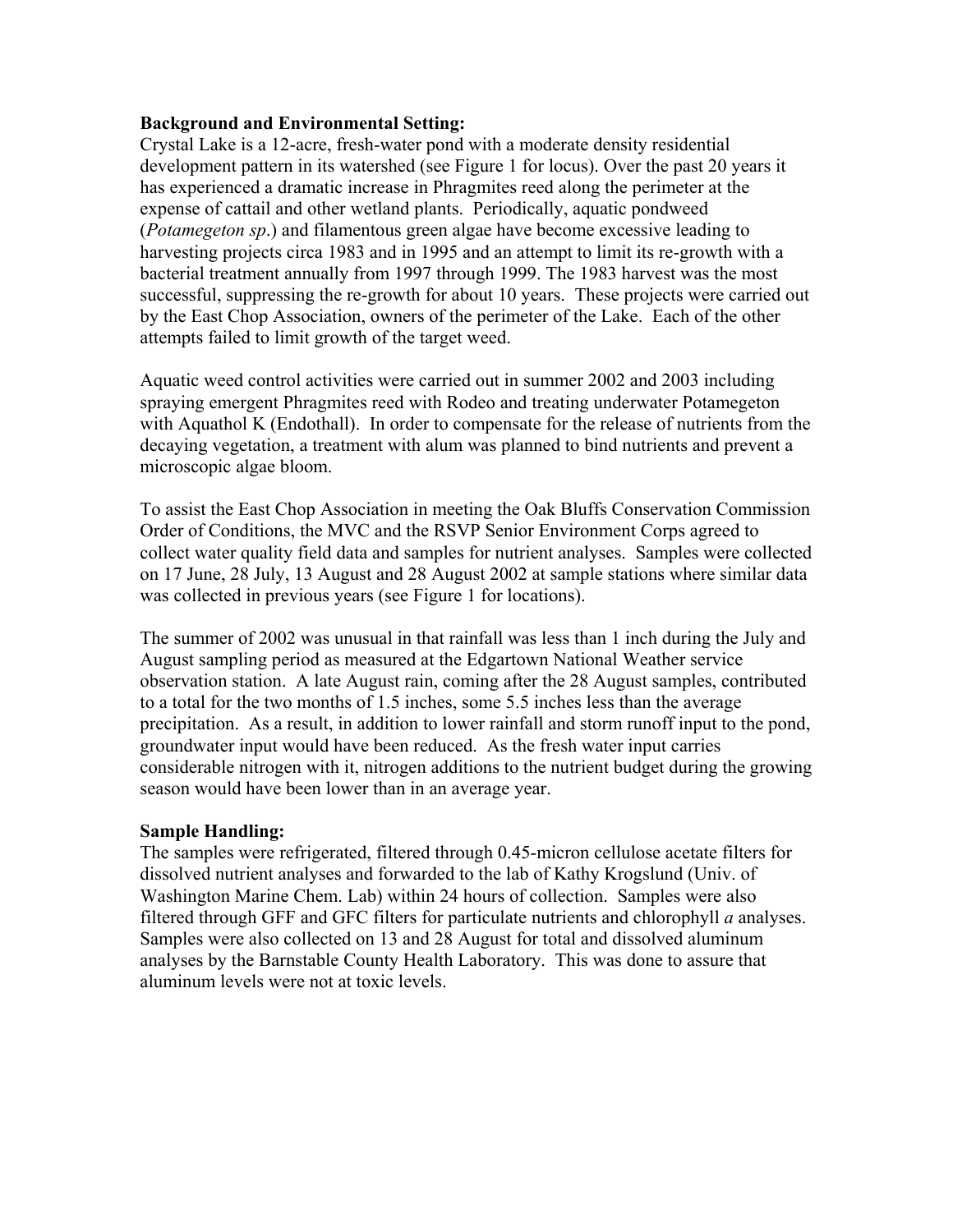

#### **Sample Station Locations:**

Sample stations were selected to coincide with locations that have been sampled over the years. The three stations used were CRY2, CRY3 and CRY5. These are located on the attached map (Figure 1). The label CRY1 was used for blind duplicate samples that were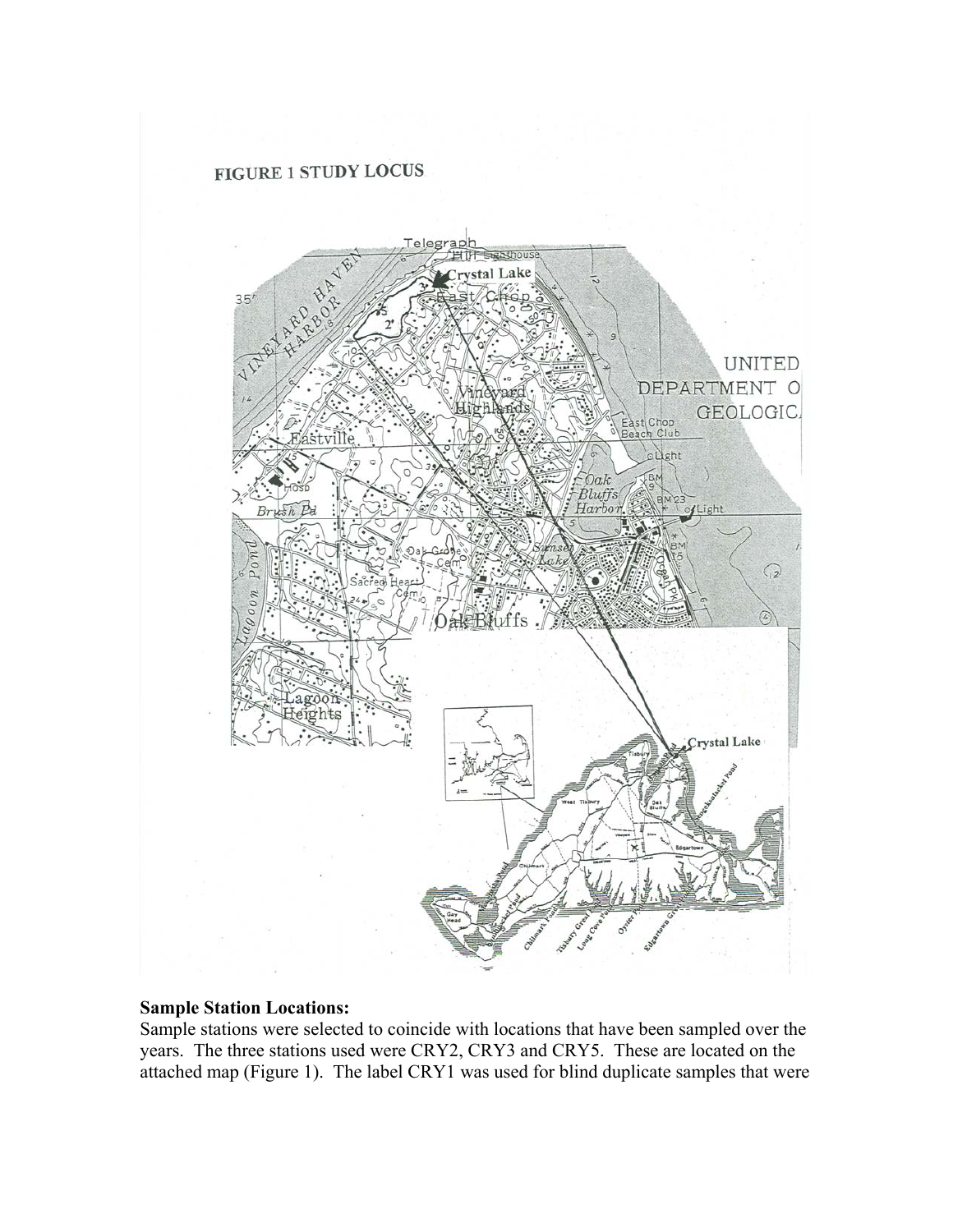drawn from the same bottle as one of the other stations, processed similarly and sent out to assess the accuracy of the lab.

## **Treatment Schedule:**

Herbicide treatment occurred on 20 June 2002. Aquathol treatment was applied to the southern two-thirds (approximately) of the pond leaving Silvey's Cove untreated. A total of 27.5 gallons was applied. Application was even throughout the treated portion of the pond. Phragmites treatment with Rodeo at 42 ounces total was applied to areas identified as Sections A, C, D and E.

During the follow up visit, it was discovered that the pondweed in Silvey's Cove was killed back even though this area had not been treated. Apparently prevailing southwest winds had circulated enough Aquathol into that end of the pond to kill the pondweed.

On July 12, 275 gallons of alum was added to the pond to suppress the growth of phytoplankton. The quantity had been determined by bench tests with Crystal Lake water to maintain pH between 6 and 9 units.

## **Field Data:**

In the field, an YSI-85 meter was used to record specific conductivity, temperature and dissolved oxygen in vertical profile and a separate sample was collected at the surface for analysis for pH. The YSI meter is self-calibrating for dissolved oxygen and specific conductivity and was checked regularly during the sampling season against conductivity standards to assure accuracy. Field data is tabulated in Table 1.

On 28 July, dissolved oxygen saturation varied from 98 to 115 percent at mid-morning. Specific conductivity was between 508 and 522 micro-Siemens and temperature was between 23.6 and 24.7 centigrade. Conductivity levels are high for freshwater ponds probably due to the proximity of the Lake to marine waters from which the Lake is separated by a barrier beach. No stratification was indicated and oxygen saturation at the bottom was in the same range as reported above. Surface pH was between 6.57 and 7.76.

On 13 August, dissolved oxygen saturation ranged between 95 and 112 percent again except at the station at the north end of the pond (CRY3) where it was about 92 percent. Temperature varied from 27.4 to 28.4 centigrade. Specific conductivity varied from 472 at the bottom to 578 at the surface at sample station 5, was right around 580 at station 2 and at the north end varied from 591 at the surface to 567 at the bottom. Surface pH varied between 6.45 and 6.55 at the three stations.

On 28 August, dissolved oxygen saturation was again between 93 and 98 percent. Specific conductivity was about 500 micro-Siemens throughout. Temperature varied only between 22.9 and 23.1 degrees centigrade. The surface water tested between 6.11 and 6.81 pH units.

In summary, the field data indicate that hypoxic (low dissolved oxygen) conditions did not develop. Despite the addition of alum, surface water pH remained in an acceptable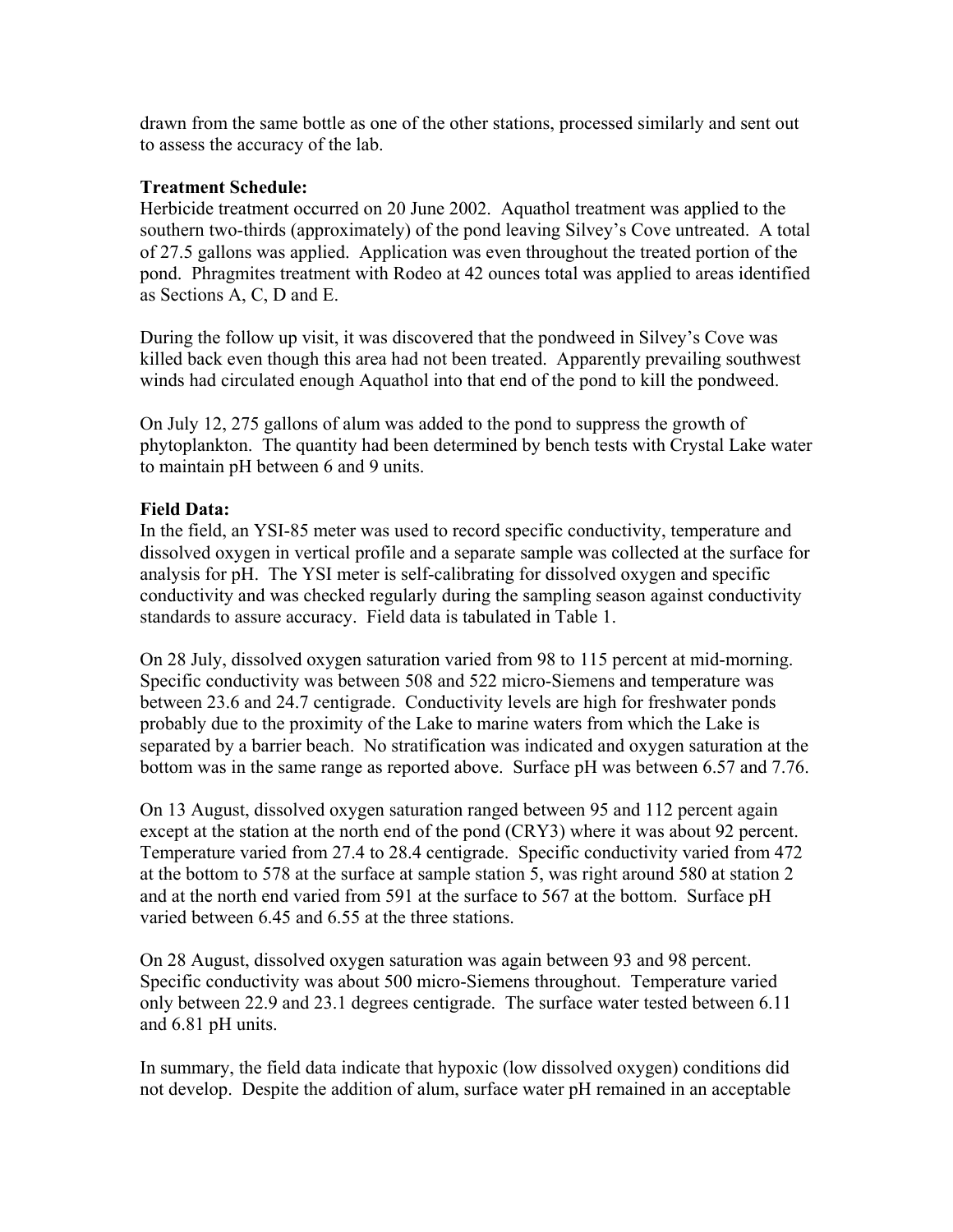range. No strong stratification developed during the four visits. However, in early September, the pond did develop a severe algae bloom lending it a pea green color as discussed below. Blooms at this time of year have occurred frequently in the past. If field data had been collected during that time frame, a different picture may have resulted.

## **Aluminum Analyses:**

Alum was used to bind nutrients that might be released from the decaying vegetation caused by the weed control program to suppress the development of a microscopic algae bloom. If available in the water column in the range of 10's of milligrams per liter, the aluminum can be toxic to fish and benthic invertebrates. A safe level for fish is reported to be less than 50 milligrams per liter. To assure that toxic levels did not develop, samples were collected, acidified and Groundwater Analytical performed the aluminum analyses (Method 6010B). On 13 August aluminum concentrations were all below the minimum detection limit of 0.2 milligrams per liter at all three stations for both total and dissolved aluminum. On the  $28<sup>th</sup>$  of August, Station 2 tested at 0.3 milligrams per liter for dissolved aluminum but Total Aluminum was below the reporting level. There is some likelihood of an error with the Station 2 result as the total aluminum result should at least be the same as the dissolved result. This could result from contamination during the filtration process or in the sample bottles provided or an error in the testing process. Samples from Station 3 and 5 were below the detection limit. The data indicates there was little risk to aquatic organisms. Lab results are attached to this report.

## **pH Results:**

Samples were collected for pH analyses using a Thermo Orion Model 230a meter provided by the University of Washington Marine Chemistry Lab. This device has auto calibration and temperature compensation. The unit was checked against standards before each use to assure accuracy. The readings varied from 6.57 to 7.76 on July 28. On August 13 the readings ranged from 6.45 to 6.55 at the three sample stations. On August 28 the values varied from 6.11 to 6.81. All values recorded are within the acceptable range and typical of lakes found in weakly soluble sediment with little carbonate.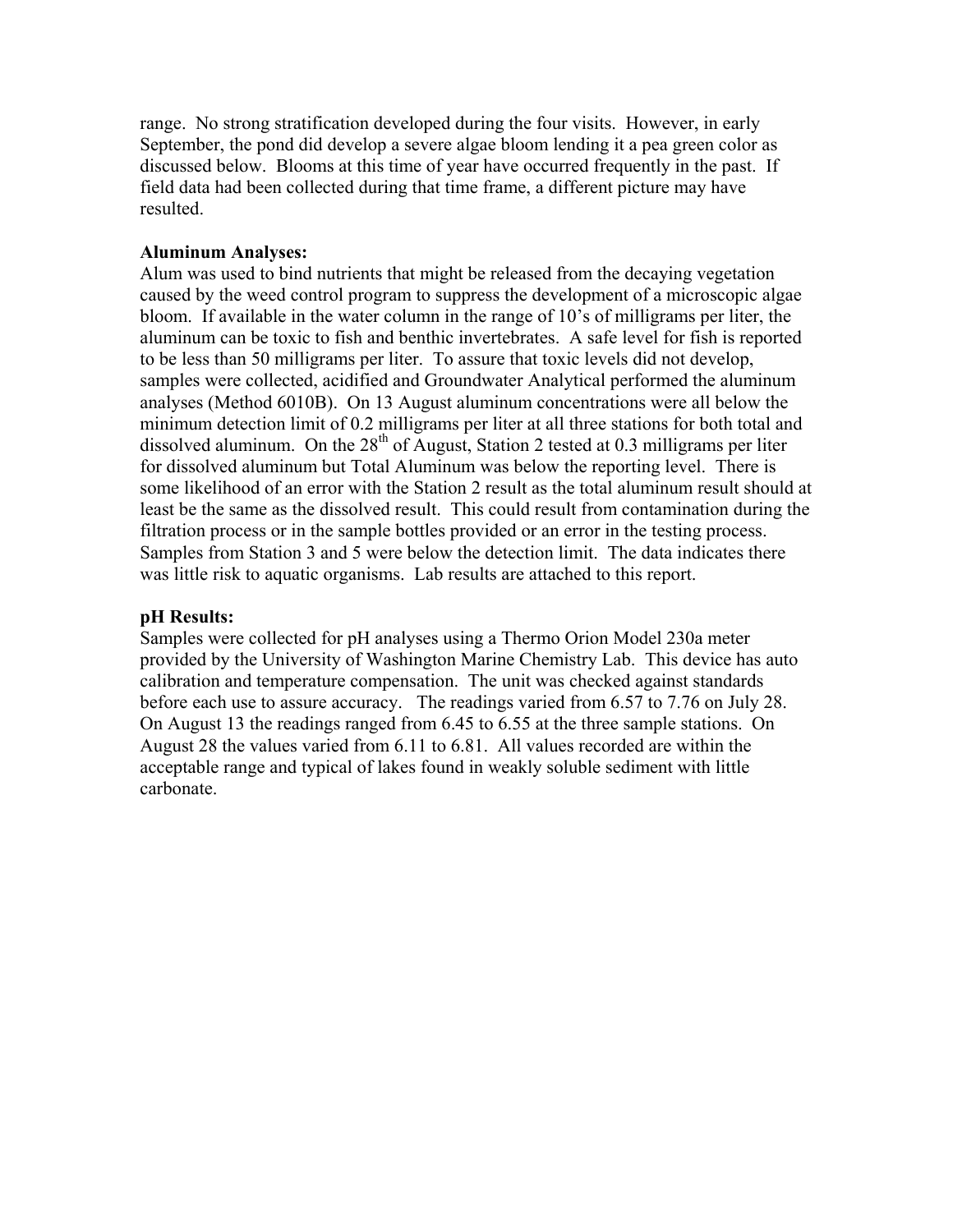## **Chlorophyll Content:**

The lab data for the three post-treatment sample rounds discussed here and the June 17, pre-treatment samples are included in Table 2 and displayed in Figure 2. It is desirable for chlorophyll concentrations to remain below 10 micrograms per liter (ug/L) and average around 3 to 5 ug/L. Chlorophyll *a* levels remained near the limit during the herbicide treatment and following the alum treatment. However, in late August an algae bloom developed with chlorophyll *a* levels rising to 35 to 40 micrograms per liter. This bloom continued through most of the month of September as noted by visual observation only. No samples were collected during September.



## **FIGURE 2:**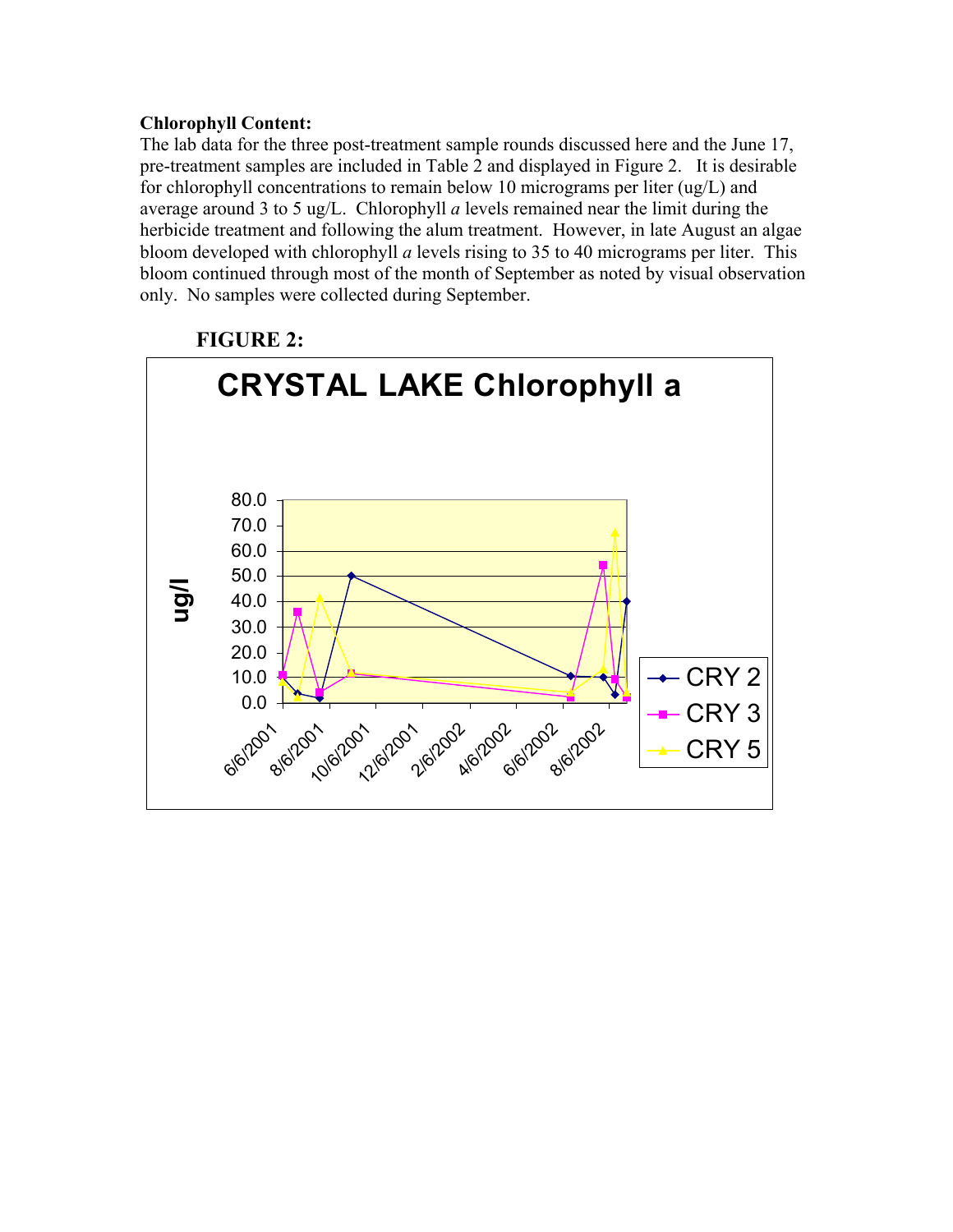The onset of the bloom is also indicated by the particulate data in Table 2 and, for the carbon component, in Figure 3. Although only Carbon (C) is displayed in Figure 3, both Hydrogen (H) and Nitrogen (N) concentration in particulates nearly doubled between the 13 and 28 August sample rounds. This indicates a dramatic increase in microscopic organisms and/or fragments of plant material in the water column. Units shown are milligrams per liter (mg/l) or parts per million.



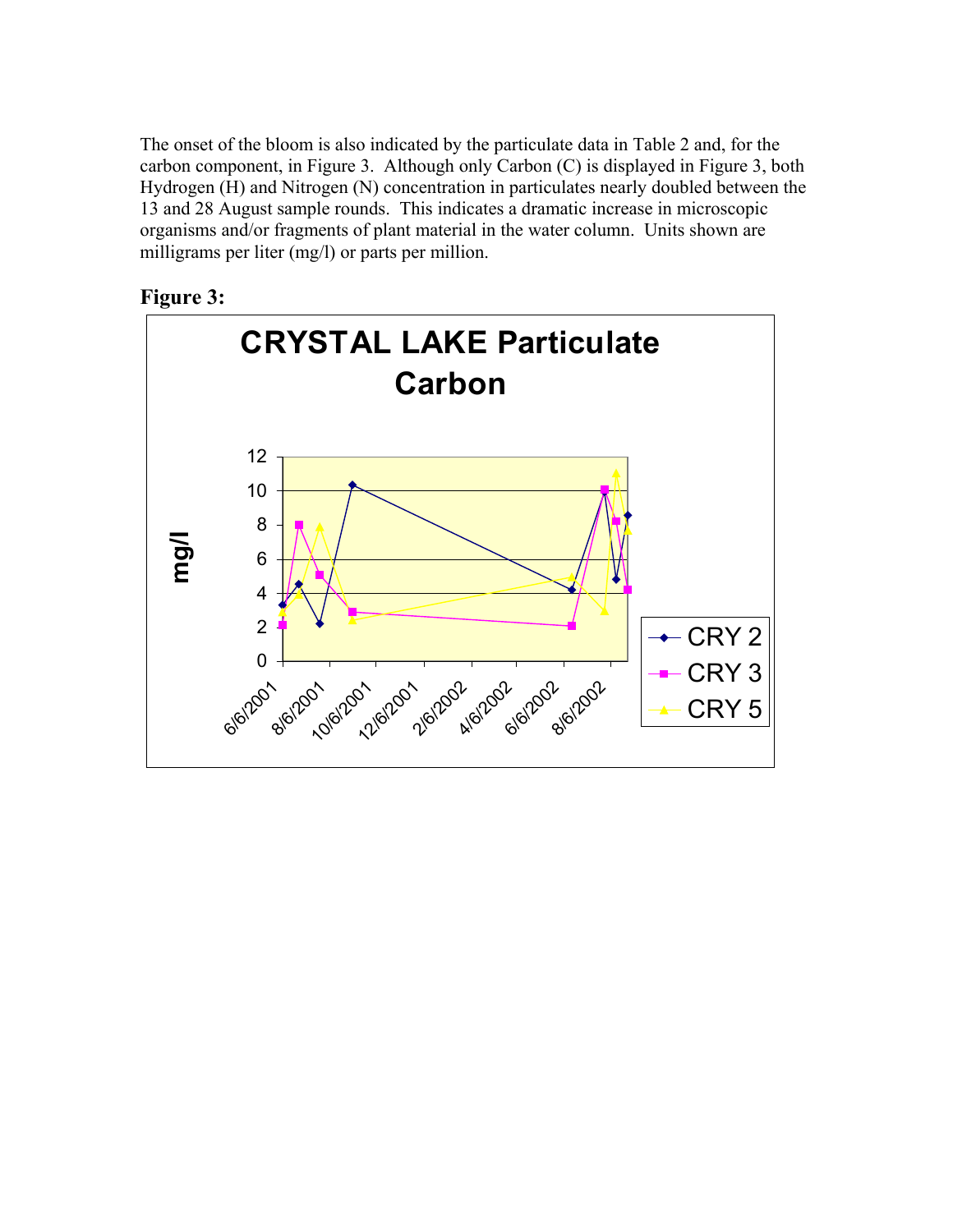## **Nutrient Data:**

Nitrogen data is included in Table 2 and in Figure 4. A substantial increase in dissolved nitrogen occurred between the July 29 and August 28 sample rounds. As there was little rainfall during that time period the sources are probably sediment release, decay of aquatic vegetation and groundwater. A late summer increase in nitrogen concentration has been found to occur in previous years. The nitrogen increase was largely ammonium but nitrate and nitrite also increased. Total nitrogen concentration also increased substantially but more so between the two August samples. Orthophosphate decreased from late July to mid-August but then increased once again by late August.

## **Figure 4**

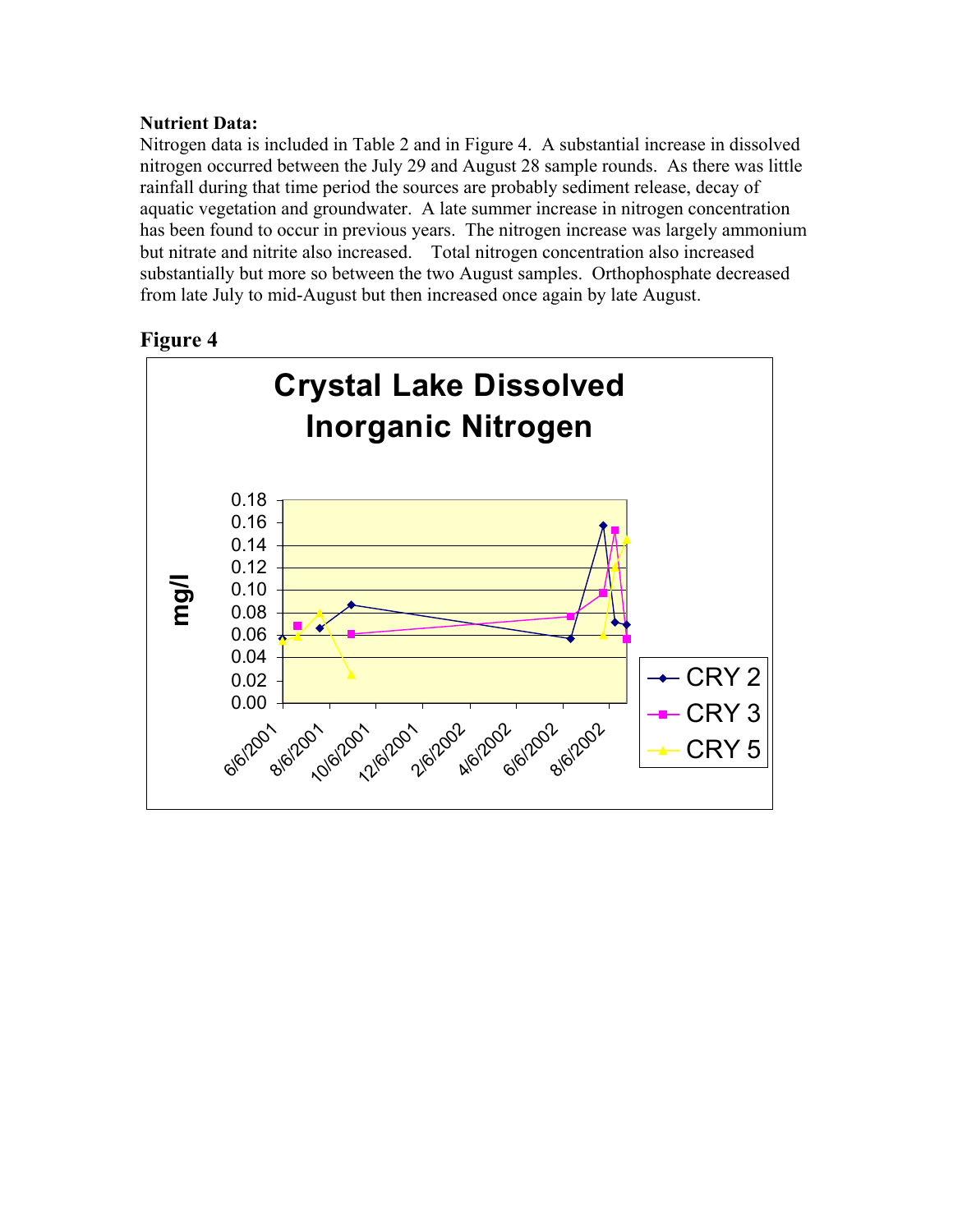**Nutrient Limitation of Plant Growth:** Changes in the concentration of phosphorus and nitrogen caused the pond to shift from a nitrogen-limited condition before August 13 to a phosphorus-limited condition on 13 August and through the end of the month. The growth limit is an indication of what key nutrients necessary for plant growth are lacking in the water column and thereby retarding the growth of phytoplankton and algae that are not rooted and must take nutrients directly from the water. The ratio of dissolved nitrogen to phosphorus equal to 16 is the pivot point between a nitrogen-limited situation (ratio less than 16) and a phosphorus limited one (ratio greater than 16).

On August 13, an increase in ammonium concentration altered the ratio to well in excess of 16 indicating phosphorus limitation. By August 28 increased amounts of orthophosphate were in the water column but the amount of ammonium had also increased dramatically so that the ratio continued to indicate phosphorus limitation. This is shown in Figure 5 where the ratio shifts from less than 16 (nitrogen limited condition) to more than 16 (phosphorus limited condition).





**Crystal Lake: Inorganic nitrogen to orthophosphate ratios: 2002**

Silica probably was limiting during mid-June for those phytoplankton that require it for growth (diatoms) but does not appear to be limiting during the remainder of the sampling period. This has greater implication for growth of phytoplankton than for rooted plants.

**Trophic State:** Trophic state is an indication of the biomass in a pond system. The trophic state is often described by terms such as mesotrophy and eutrophy but a numerical index was created by Carlson using the amount of chlorophyll and total phosphorus in the water column and the Secchi depth. These correlate to the total amount of algal biomass in the pond. The Trophic State Indices (TSI) range from 0 to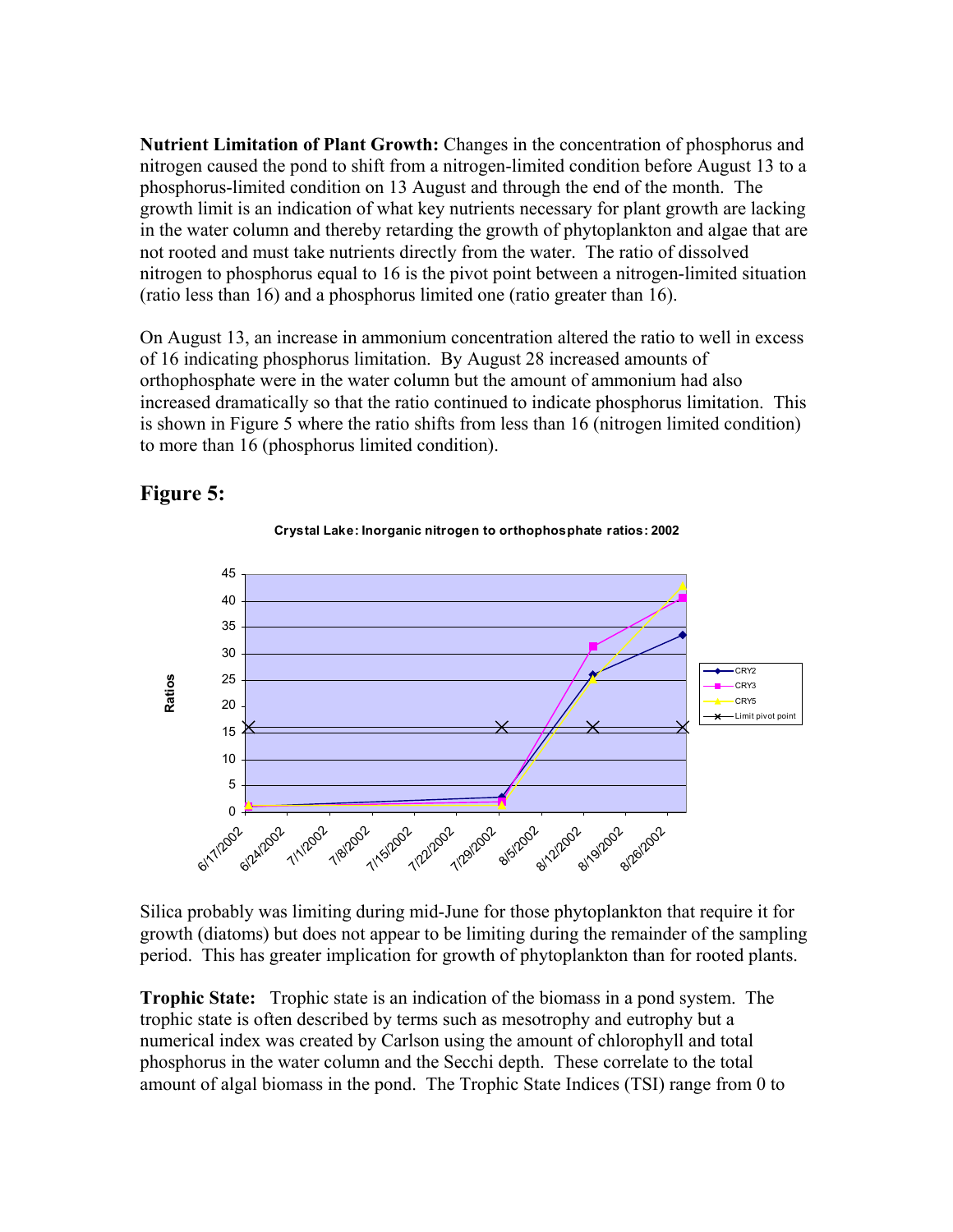100 with the higher numbers indicating increasing productivity and larger amounts of biomass in the system.

For more information on the TSI go to http://dipin.kent.edu/tsi.htm

In Table 2, the TSI are calculated for nitrogen, phosphorus and chlorophyll. The chlorophyll indices vary from mid-40's in June and again in mid-August up to the mid-60's in late August. These are indicative of a mesotrophic system shifting to a eutrophic system. Eutrophic systems are characterized by an excess of either or both of microscopic and larger plants. The eutrophic condition leads to a cascade of other problems that we perceive as poor water quality including low or no dissolved oxygen that may cause fish kills and algal scum and odors. The total phosphorus and nitrogen TSI indicates a system that is always eutrophic. No Secchi readings were taken due to the thick macrophytes (pondweed) that masked the disk at the station locations.

#### **Discussion and Conclusions:**

In previous years, the pond was typically limited by phosphorus until July or August when nitrogen became limiting. This was not the case in 2002. Possible causes of the reversal of previous patterns include the lack of rain in July and August (1.5 inches total, more than 5.5 inches below average) and the record low water table levels through the spring and summer. However, as rain and groundwater are important sources of nitrogen, the lack of precipitation through July and August does not support an increase in nitrogen in the pond from those sources. Releases of nitrogen from decay of herbicide treated plant material and/or from bottom sediment are also possible sources of nitrogen.

Chlorophyll values measured in late August (and probably continuing through September) were no worse than those measured in 1998 when chlorophyll concentrations varied from 20 to 60 micrograms per liter through the pond on 18 August. In July and again in October 1997, chlorophyll concentrations approached 20 micrograms per liter. These years are not fully comparable with 2002 though as in-pond dissolved inorganic nitrogen in '97 and '98 was much lower than 2002 and rainfall in both '97 and '98 was above average whereas it was well below average in 2002 for those months. During 2002, Upper Lagoon Pond also displayed an algal bloom with chlorophyll concentrations from mid-August through mid-September from 40 to 194 micrograms per liter (3 samples).

Clearly there was a significant algae bloom from late August through September. The question of the cause(s) of the algae bloom is a complex one and not easily answered. The large increase in ammonium concentration in late August coincided with the onset of this algae bloom as indicated by the chlorophyll and particulate nutrient concentration. The concentration of inorganic nitrogen (DIN- includes ammonium) in late August 2002, exceeded values seen in previous years in late summer by a factor of 2 to 10. The implication is that a larger or a different source of dissolved nitrogen was present in 2002 compared to previous years.

Orthophosphate also increased in late August to concentrations that were similar to those seen in late summer in previous years.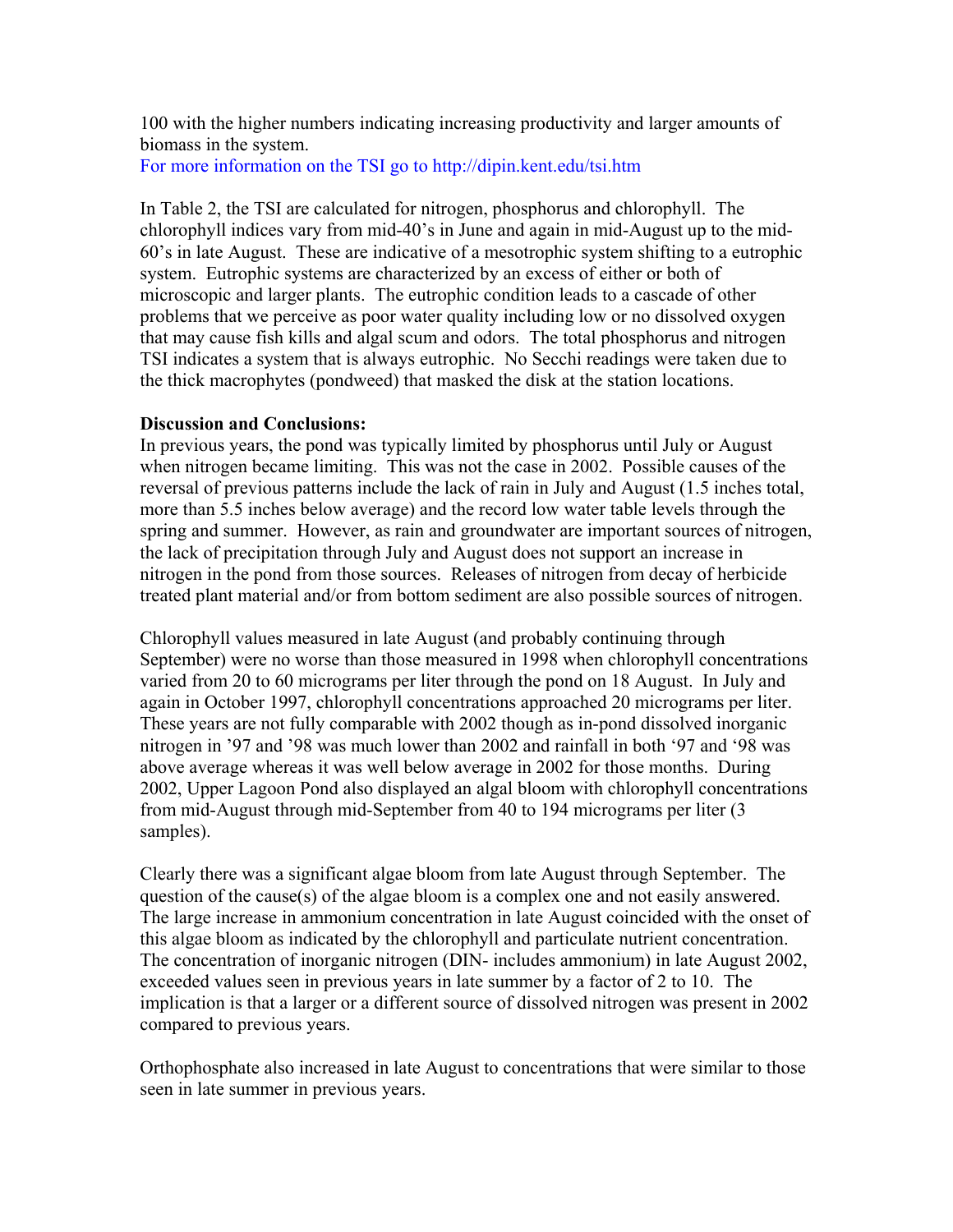The treatment program was a significant deviation from previous years and it seems reasonable that the release of nutrients from the dying pondweed in 2002 may have driven the algae bloom. The alum treatment aimed at sequestering the nutrients needed for a bloom was apparently not adequate. The algae blooms seen in 1997 and 1998, may have resulted from natural senescence of the pondweed in late summer releasing nutrients to support an algae bloom. As in Crystal Lake, the Upper Lagoon bloom in 2002 followed a die off of rooted plants in early to mid-July and may have been driven by that release of nutrients. Never the less, the 2002 chlorophyll and particulate values are undesirable.

The developing algae bloom did not cause a lack of oxygen in the water column (hypoxia) during the 13 and 28 August sampling rounds. It is possible that, as the bloom continued into September, hypoxia could have developed but we do not have data to support that contention.

## **Accuracy of the data:**

Blind duplicate samples were sent out during the June, July and late August sample rounds. These duplicate samples contained water from one or more of the sample stations processed and analyzed in the same manner. As can be seen from comparing the results for CRY1 with the results for the station that it duplicates, the lab accuracy was quite good.

#### **Recommendations:**

- The algae bloom that developed in late August and continued through September is unacceptable. A second alum treatment may be desirable next season during early to mid-August to avoid a repeat of the 2002 algae bloom. In 2003, the treatment may generate fewer nutrients because it will be treating only the re-growth of the pondweed killed back in 2002. This may in itself result in less algal growth. This possibility should be discussed with the consultant before the project schedule is planned to identify the best approach to nutrient control to suppress the algal bloom.
- RSVP volunteers should take Secchi readings at each visit even if measured offstation where there is clear water.
- RSVP volunteers should be on the pond between 8:30 and 9:00 a.m. to acquire the overnight dissolved oxygen saturation values.
- An additional sampling round in mid-September should be added to observe the late onset of an algae bloom if one occurs.
- The pond system can be characterized as eutrophic. Efforts to reduce the input of nutrients particularly phosphorus are needed.

#### **Acknowledgements:**

Kathy Krogslund, Marine Chemistry Lab, provided free sample analyses. This is a value in excess of \$1000. Kathy also provided the pH meter. Bill Walker and Bob Ford, RSVP Senior Environment Corps, collected the samples and field data.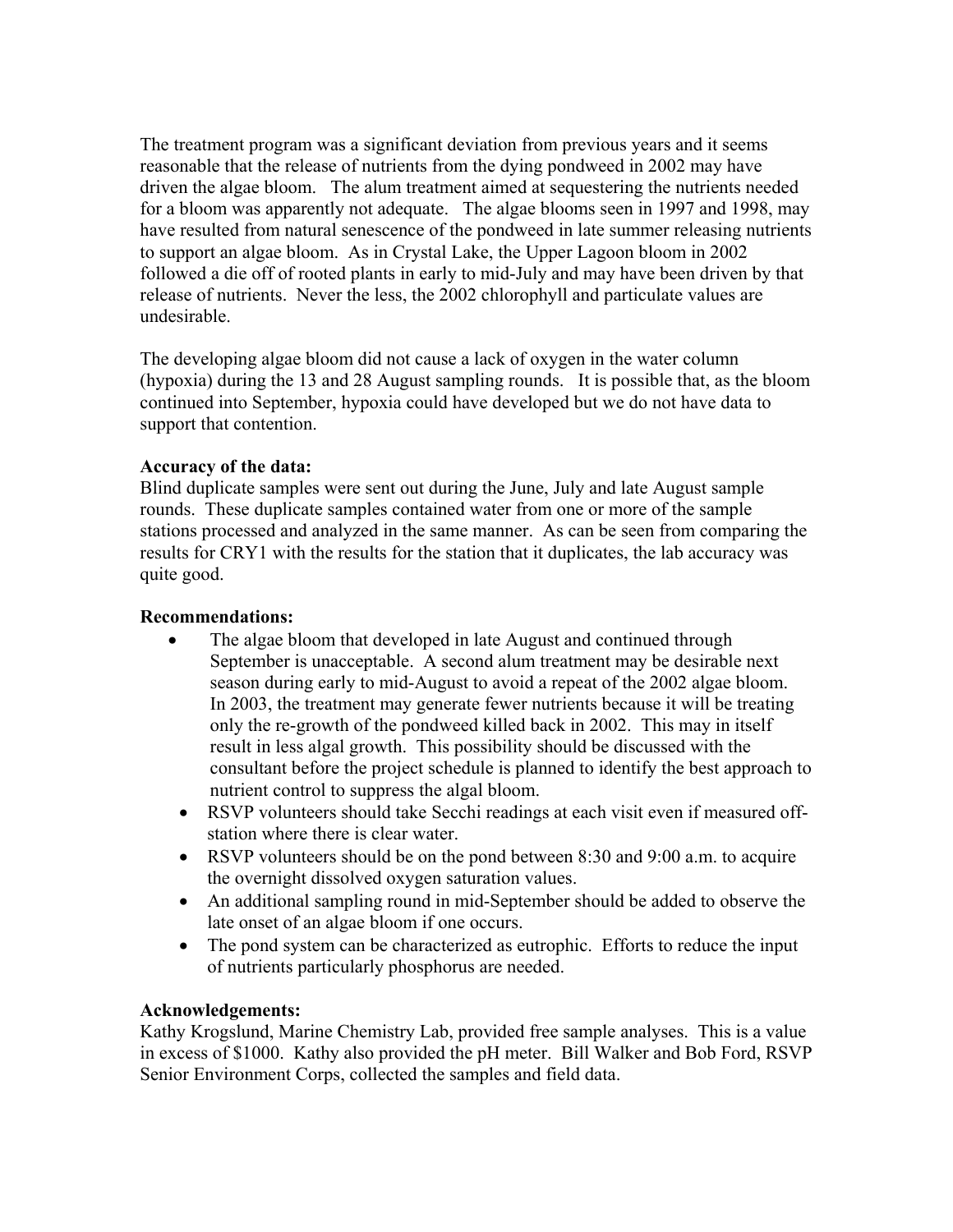#### **Key to Attached Table:**

- PO4-P Orthophosphate one of the macronutrients required for growth of phytoplankton the base of the food chain. Phosphate is added to the system from runoff, nearby septic systems and by release from bottom sediments when the dissolved oxygen is removed from the water column.
- Si(OH)4-Si Silicate a nutrient required for certain plankton that utilize it in their skeletons such as diatoms. Silicate is added to the system by demineralization of sediment or plankton skeletons.
- NO3-N Nitrate- a highly soluble macronutrient utilized in phytoplankton growth. Nitrate is added to the system from acid rain, septic systems and fertilizers.
- NO2-N Nitrite- also a highly soluble macronutrient as is nitrate.
- NH4-N Ammonium- a somewhat less mobile macronutrient that may be added from septic systems that are near or in the groundwater or by release from decaying organic matter.
- DIN Dissolved Inorganic Nitrogen This is the sum of nitrate, nitrite and ammonium.
- DIN/PO4 The ratio of DIN to orthophosphate. Generally, when the ratio is less than 16 nitrogen is deficient in the system for the growth of phytoplankton and when it is greater than 16 phosphorus is deficient for their growth.
- TP Total phosphorus. The sum of orthophosphate plus organic forms of phosphorus both dissolved and as particulate matter.
- TN Total Nitrogen. The sum of DIN plus organic forms of nitrogen both dissolved and as particulate matter.
- Chl a Chlorophyll a This is found in all green plants including phytoplankton and serves as an indicator of the biomass of microscopic organisms in the water column.
- C counts, wgt., and mg/l Measures of the amount of carbon in the particulate matter in the water column. This is also an indicator of the amount of biomass in the water column.
- H counts, wgt., and mg/l Measures of the amount of hydrogen in the particulate matter in the water column. This is also an indicator of the amount of biomass in the water column.
- N counts, wgt., and mg/l Measures of the amount of nitrogen in the particulate matter in the water column. This is also an indicator of the amount of biomass in the water column.
- Trophic State Indices (TSI) A numerical rating of the amount of biomass in the water column that is derived from chlorophyll (chloro), Secchi depth (Secchi) and total phosphorus (Total P).
- Secchi depth A measure of the transparency of the water column derived from the depth that a standard black and white disk can be seen from the boat.
- Dsi/PO4 The ratio of silicate to orthophosphate. Generally, when the ratio is less than 16 silicate is deficient in the system for the growth of plankton that use it in their skeletons and when it is greater than 16 phosphorus is deficient for their growth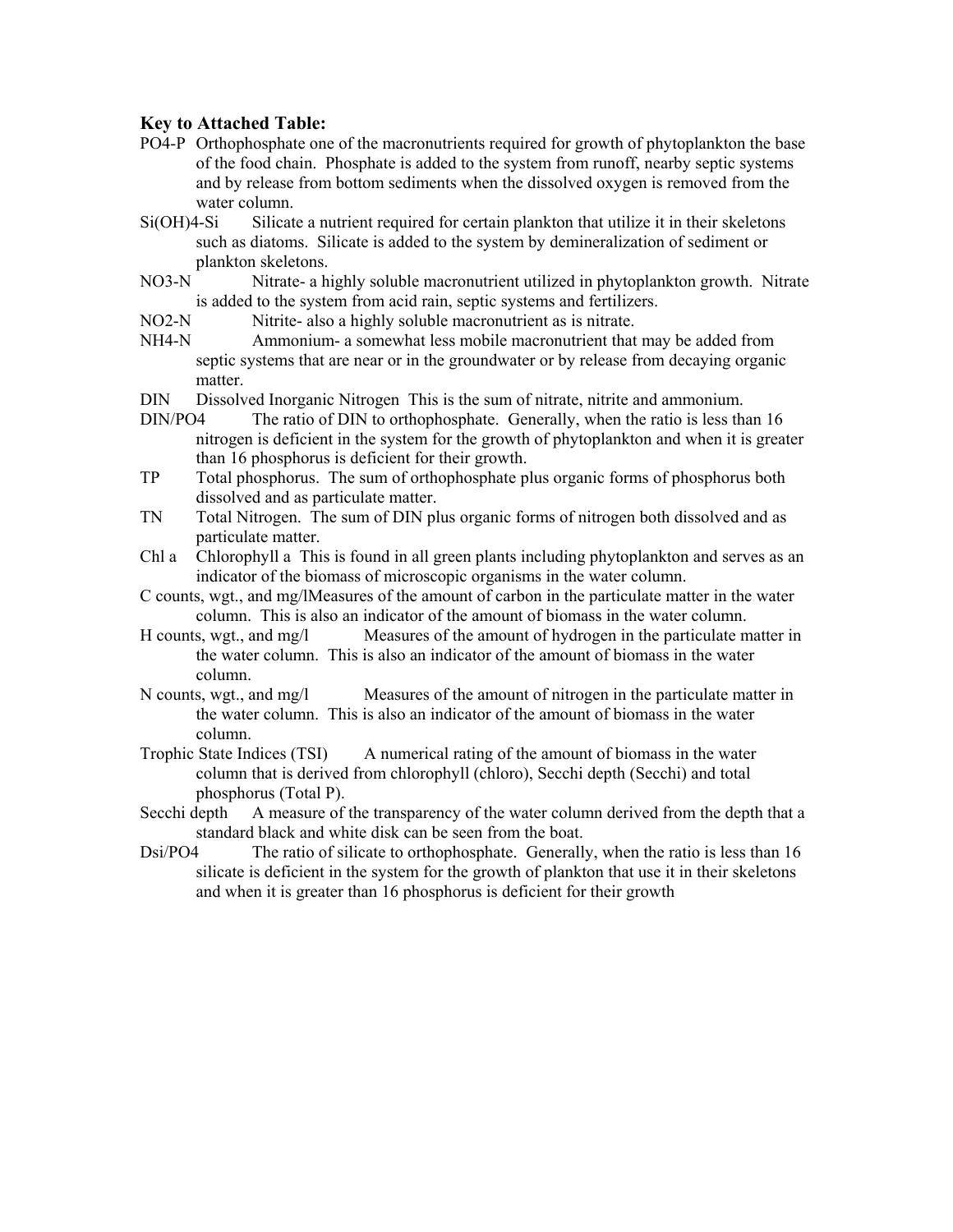# **CRYSTAL LAKE**

**TABLE 1 2002 Field Data** SEC &MVC

| <b>DATE</b> | <b>Time</b> | Station#       | <b>DEPTH</b> | DO   | DO     | Sp. Cond. | <b>Temp</b> | pH   |
|-------------|-------------|----------------|--------------|------|--------|-----------|-------------|------|
|             |             |                |              | mg/l | % Sat. | microS    | C           |      |
|             |             |                | meters       |      |        |           |             |      |
| 07/28/02    | 11:05 AM    | $\mathbf{2}$   | 0.25         | 9.33 | 111    | 512       | 24.1        | 6.74 |
| 07/28/02    | 11:05 AM    | $\mathbf 2$    | 1            | 9.17 | 105    | 511       |             |      |
| 07/28/02    | 11:05 AM    | $\overline{2}$ | 1.5          | 9.35 | 104.7  | 510       |             |      |
| 07/28/02    | 10:45 AM    | 3              | 0.25         | 9.59 | 115.1  | 522       | 24.7        | 7.76 |
| 07/28/02    | 10:45 AM    | 3              | $0.5\,$      | 9.43 | 113.5  | 518       |             |      |
| 07/28/02    | 10:45 AM    | 3              | 0.75         | 9.32 | 112.2  | 516       |             |      |
| 07/28/02    | 11:35 AM    | 5              | 0.25         | 8.86 | 98     | 510       | 23.7        | 6.57 |
| 07/28/02    | 11:35 AM    | 5              | 1            | 7.98 | 102.6  | 508       | 23.7        |      |
| 07/28/02    | 11:35 AM    | 5              | $\mathbf 2$  | 7.54 | 95.6   | 508       | 23.6        |      |
| 08/13/02    | 12:05 PM    | $\overline{2}$ | 0.25         | 8.79 | 112.8  | 581       | 28          | 6.51 |
| 08/13/02    | 12:05 PM    | $\mathbf 2$    | 1            | 8.85 | 106.1  | 581       | 28          |      |
| 08/13/02    | 12:05 PM    | $\mathbf 2$    | $\mathbf 2$  | 8.55 | 107.5  | 576       | 28          |      |
| 08/13/02    | 12:25 PM    | 3              | 0.25         | 7.36 | 92.6   | 591       | 28.4        | 6.55 |
| 08/13/02    | 12:25 PM    | 3              | 0.5          | 7.08 | 92     | 574       | 28.4        |      |
| 08/13/02    | 12:25 PM    | 3              | 0.75         | 7.24 | 91.3   | 567       | 28.4        |      |
| 08/13/02    | 11:50 AM    | $\mathbf 5$    | 0.25         | 8.74 | 98.3   | 578       | 27.4        | 6.45 |
| 08/13/02    | 11:50 AM    | 5              | 1            | 8.84 | 95.2   | 474       | 27.4        |      |
| 08/13/02    | 11:50 AM    | 5              | $\mathbf{2}$ | 7.77 | 97.6   | 472       | 27.4        |      |
| 08/28/02    | 09:00 AM    | $\overline{c}$ | 0.25         | 8.35 | 95.4   | 500       | 22.9        | 6.81 |
| 08/28/02    | 09:00 AM    | $\overline{2}$ | 1            | 8.4  | 97.5   | 500       | 22.9        |      |
| 08/28/02    | 09:00 AM    | $\overline{c}$ | $\mathbf 2$  | 8.23 | 97.1   | 500       | 22.9        |      |
| 08/28/02    | 09:30 AM    | 3              | 0.25         | 8.2  | 96.1   | 500       | 23.1        | 6.79 |
| 08/28/02    | 09:30 AM    | 3              | 0.5          | 8.18 | 95.3   | 500       | 23.1        |      |
| 08/28/02    | 09:30 AM    | 3              | 0.75         | 8.14 | 93.2   | 500       | 23.1        |      |
| 08/28/02    | 10:00 AM    | 5              | 0.25         | 8.34 | 96.4   | 500       | 22.9        | 6.11 |
| 08/28/02    | 10:00 AM    | 5              | 1            | 8.06 | 96.2   | 500       | 22.9        |      |
| 08/28/02    | 10:00 AM    | 5              | $\mathbf 2$  | 8.28 | 98.1   | 500       | 22.9        |      |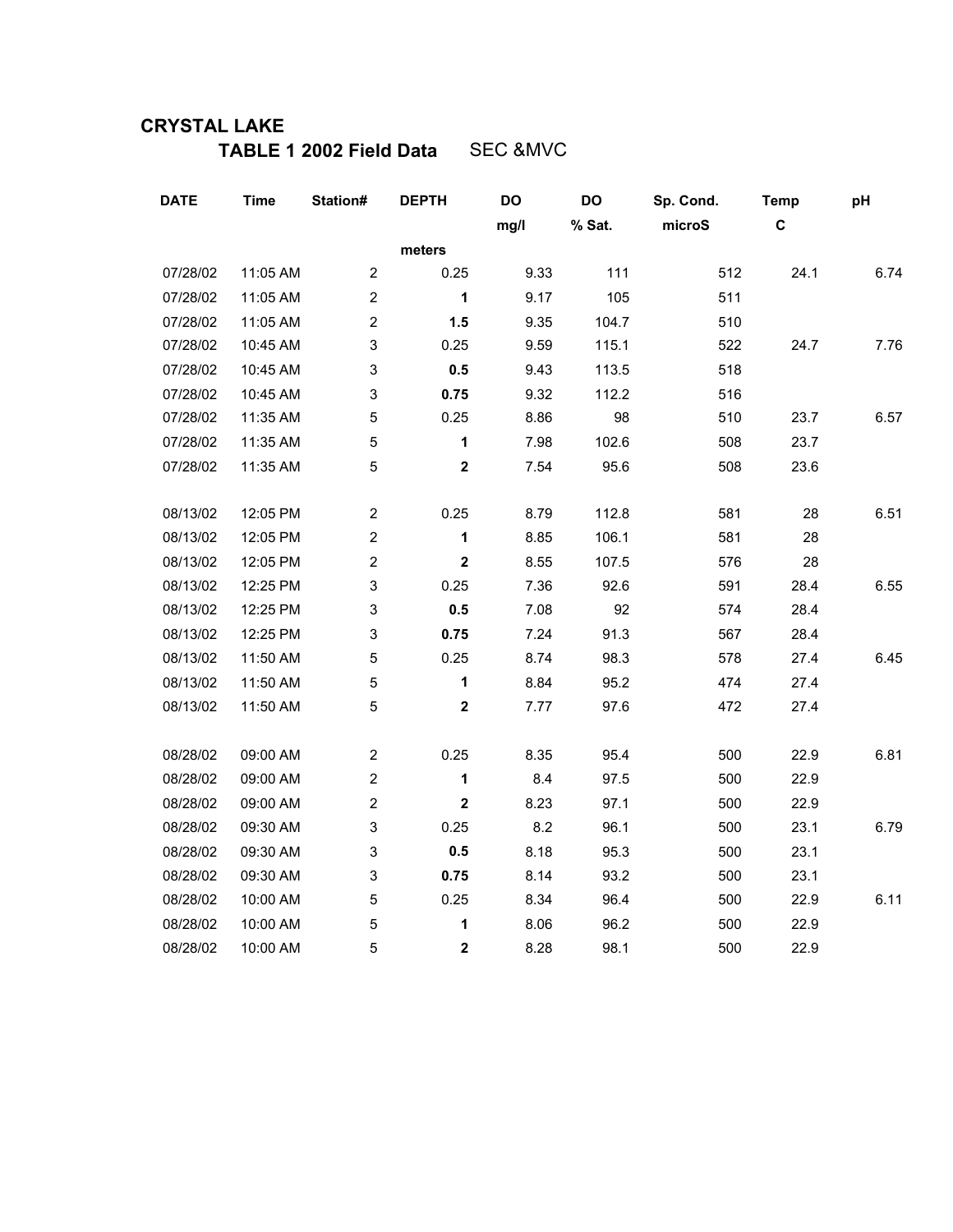## **TABLE 2: Crystal Lake Nutrient Data**

| Sta.#          | <b>Date</b> | Lab       | PO <sub>4</sub> | <b>SiO4</b> | NO <sub>3</sub> | <b>NO2</b>  | NH4  | <b>DIN</b> | pH Range       | CH <sub>a</sub> | Phaeo. | <b>FO/FA</b> |
|----------------|-------------|-----------|-----------------|-------------|-----------------|-------------|------|------------|----------------|-----------------|--------|--------------|
|                |             |           | uM/L            | uM/L        | uM/L            | uM/L        | uM/L | uM/L       | top to bottom  | uG/L            | uG/L   | Ratio        |
| 1              | 9/12/95     |           | 0               | 1.76        | 0.01            |             | 0.92 | 0.93       |                | 11.58           | 0.33   |              |
|                | 11/6/96     | <b>UW</b> | 0.03            | 3           | 0.12            | 0.03        | 0.4  | 0.55       | 9.3            | 2.11            | 0.23   | 2.03         |
|                | 4/14/97     | <b>UW</b> | 0.01            | 0.08        | 0.15            | 0.02        | 0.38 | 0.55       | 9.25 to 9.32   | 2.58            | 1.64   | 1.64         |
|                | 7/14/97     | UW        | 0.08            | 8.96        | 0.44            | 0.06        | 0.76 | 1.26       | 10.9 to 10.8   | 15.88           | 13.84  | 1.54         |
| 1              | 10/6/97     | <b>UW</b> | 0.12            | 15.33       | 0.01            | 0.03        | 0.92 | 0.96       | 10.8 to 8.99   | 32              | 7.04   | 1.94         |
|                | 4/13/98     | <b>UW</b> | 0.04            | 1.07        | 0.37            | 0.04        | 0.81 | 1.22       | 8.1 to 8.5     | 3.67            | 2.26   | 1.59         |
|                | 6/1/98      | <b>UW</b> | 0.09            | 1.5         | 0.67            | $\mathbf 0$ | 0.47 | 1.14       | 9.7 to 9.6     | 13.77           | 10.78  | 1.54         |
|                | 8/18/98     | <b>UW</b> | 0.12            | 9.8         | $\mathbf 0$     | 0.04        | 0.66 | 0.7        | 10.3           | 62              | 15.83  | 1.76         |
|                | 7/6/99      | <b>UW</b> | 0.1             | 3.65        | 0.15            | 0.04        | 0.78 | 0.97       | 9.5 to 7.6     | 4.2             | 1.75   | 1.68         |
| 1              | 8/17/99     | <b>UW</b> | 0.05            | 17.73       | 0.13            | 0.05        | 1.08 | 1.26       | 9.6 to 7.9     | 8.18            | 0.65   | 1.89         |
| 1              | 9/13/99     | <b>UW</b> | 0.11            | 10.84       | 0.12            | 0.04        | 0.76 | 0.92       | 9.8 to 9.2     | 3.07            | 2.57   | 1.52         |
| $\overline{2}$ | 9/12/95     |           | 0.24            | 1.32        | 0.27            |             | 0.88 | 1.15       |                | 66.08           | 0.64   |              |
| 2              | 11/6/96     | <b>UW</b> | 0.03            | 5.35        | 0.12            | 0.03        | 0.23 | 0.38       | 9.1 to 9       | 1.63            | 0.37   | 1.93         |
| $\overline{2}$ | 4/14/97     | <b>UW</b> | $\mathbf 0$     | 0.12        | 0.31            | 0.02        | 0.78 | 1.11       | 9.38 to 9.39   | 2.37            | 1.17   | 1.17         |
| $\mathbf{2}$   | 7/14/97     | <b>UW</b> | 0.06            | 12.6        | 0.01            | 0.05        | 1.4  | 1.46       | 11.55 to 11.78 | 13.93           | 8.72   | 1.63         |
| $\mathbf{2}$   | 10/6/97     | <b>UW</b> | 0.08            | 16          | 0.02            | 0.03        | 1.01 | 1.06       | 10.6 to 8.4    | 9.58            | 1.87   | 1.96         |
| $\overline{2}$ | 4/13/98     | <b>UW</b> | 0.04            | 0.85        | 0.25            | 0.03        | 0.77 | 1.05       | 8.2 to 8.5     | 4.47            | 2.22   | 1.64         |
| $\overline{2}$ | 6/1/98      | <b>UW</b> | 0.05            | 1.65        | 0.55            | $\mathbf 0$ | 0.49 | 1.04       | 9.9 to 8.3     | 9.39            | 9.5    | 1.48         |
| $\overline{2}$ | 8/18/98     | <b>UW</b> | 0.14            | 12.41       | $\mathbf 0$     | 0.03        | 0.61 | 0.64       | 10.3 to 9.8    | 23.92           | 9.63   | 1.68         |
| $\overline{c}$ | 7/6/99      | <b>UW</b> | 0.09            | 3.76        | 0.17            | 0.03        | 2.24 | 2.44       | 9.7 to 7.7     | 6.59            | 1.42   | 1.79         |
| $\overline{2}$ | 8/17/99     | UW        | 0.04            | 21.27       | 0.11            | 0.06        | 0.97 | 1.14       | 9.4 to 7.7     | 0.79            | 8.5    | 1.08         |
| $\overline{c}$ | 9/13/99     | <b>UW</b> | 0.1             | 15.13       | $\mathbf 0$     | 0.02        | 0.66 | 0.68       | 9.9 to 7.3     | 4.17            | 3.84   | 1.5          |
| $\overline{2}$ | 7/19/00     | <b>UW</b> | 0.09            | 15.3        | 0.38            | 0.03        | 0.66 | 1.07       | 9.4 to 9.1     | 4.712           |        |              |
|                |             |           |                 |             |                 |             |      |            |                |                 |        |              |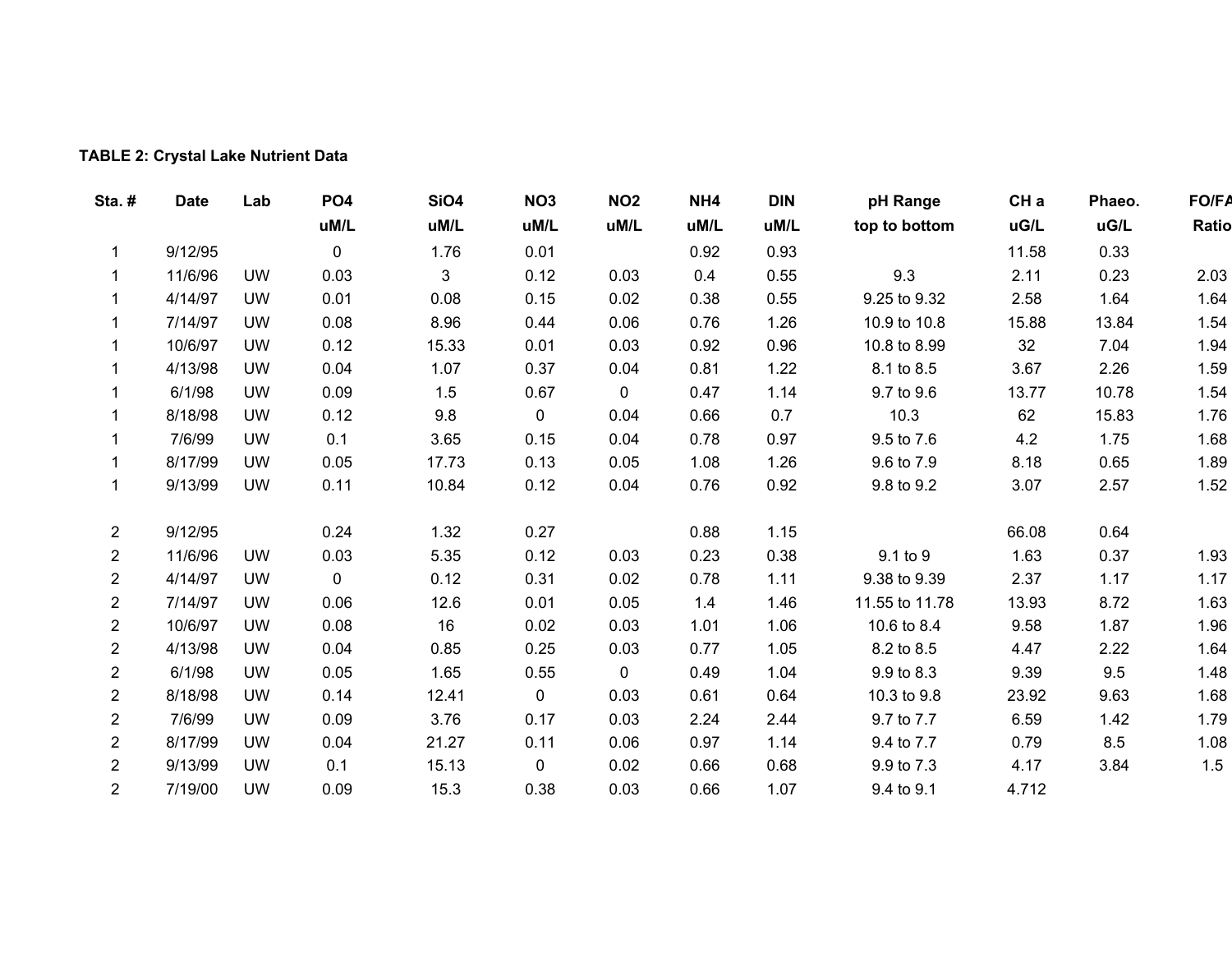| 2              | 8/29/00 | <b>UW</b> | 0.12       | 61.63                                               | 0              | 0.02                          | 0.86                         | 0.88      |              | 5.989   |       |      |
|----------------|---------|-----------|------------|-----------------------------------------------------|----------------|-------------------------------|------------------------------|-----------|--------------|---------|-------|------|
| $\overline{2}$ | 5/2/01  | <b>UW</b> | 0.0011     | 0.074                                               | 1.5            | 0.22142857                    | 16.5                         | 18.221429 |              | 10.2366 |       |      |
| 2              | 6/6/01  | <b>UW</b> | 0.0011     | 0.1078                                              |                | 0.221428570.057142861.3214286 |                              | 1.6       |              | 10.0853 |       |      |
| 2              | 6/26/01 | <b>UW</b> |            |                                                     |                |                               |                              |           |              | 3.9025  |       |      |
| 2              | 7/24/01 | <b>UW</b> | 0.00214697 | 0.16854747  0.060735640.044724140.68932790.7947877  |                |                               |                              |           |              | 1.869   |       |      |
| 2              | 9/4/01  | <b>UW</b> |            |                                                     |                |                               |                              |           |              | 50.08   |       |      |
| 2              | 6/17/02 | <b>UW</b> | 0.01092468 | 0.13063446                                          | $\overline{0}$ |                               | 0.035814 0.8475056 0.8833196 |           |              | 10.63   |       |      |
| 2              | 7/29/02 | <b>UW</b> | 0.0069     | 0.148                                               | $\Omega$       | 0.021428571.40714291.4285714  |                              |           |              | 10.266  |       |      |
| $\overline{2}$ | 8/13/02 | <b>UW</b> | 0.002      | 0.2                                                 |                | 0.642857140.035714292.9214286 |                              | 3.6       |              | 3.274   |       |      |
| $\mathbf{2}$   | 8/28/02 | <b>UW</b> | 0.00526789 | 0.20014888 1.248013930.32283436 11.07366 12.644508  |                |                               |                              |           |              | 39.848  |       |      |
|                |         |           |            |                                                     |                |                               |                              |           |              |         |       |      |
| 3              | 9/12/95 |           | 0.05       | 0.71                                                | 0.04           |                               | 0.92                         | 0.96      |              |         |       |      |
| 3              | 11/6/96 | <b>UW</b> | 0.03       | 10.43                                               | 0.04           | 0.03                          | 0.3                          | 0.37      | 9.4          | 2.58    | 0.27  | 2.04 |
| 3              | 4/14/97 | <b>UW</b> | 0.01       | 0.16                                                | 0.15           | 0.02                          | 0.81                         | 0.98      | 9.78 to 10.1 | 2.34    | 2.16  | 2.16 |
| 3              | 7/14/97 | <b>UW</b> | 0.06       | 10.09                                               | 0.01           | 0.05                          | 0.67                         | 0.73      | 11.9 to 12   | 20.76   | 9.32  | 1.7  |
| 3              | 10/6/97 | <b>UW</b> | 0.07       | 18.61                                               | 0.03           | 0.03                          | 0.92                         | 0.98      | 10.5 to 10.3 | 13.57   | 2.63  | 1.96 |
| 3              | 4/13/98 | <b>UW</b> | 0.02       | 0.84                                                | 0.23           | 0.03                          | 0.7                          | 0.96      | 8.4 to 8.6   | 3.93    | 2.07  | 1.63 |
| 3              | 6/1/98  | <b>UW</b> | 0.09       | 2.84                                                | 0.53           | $\mathbf 0$                   | 0.51                         | 1.04      | 9.7 to 9.5   | 10.91   | 1.11  | 1.87 |
| 3              | 8/18/98 | <b>UW</b> | 0.17       | 16.57                                               | $\mathbf 0$    | 0.03                          | 0.86                         | 0.89      | 10.5 to 9.6  | 25.04   | 10.73 | 1.67 |
| 3              | 7/6/99  | <b>UW</b> | 0.1        | 3.69                                                | 0.11           | 0.04                          | 0.86                         | 1.01      | 9.8 to 9.6   | 11.68   | 3.14  | 1.76 |
| 3              | 8/17/99 | <b>UW</b> | 0.02       | 19.45                                               | 0.05           | 0.04                          | 0.86                         | 0.95      | 9.4          | 1.79    | 4.59  | 1.27 |
| 3              | 9/13/99 | <b>UW</b> | 0.18       | 20.42                                               | $\mathbf 0$    | 0.05                          | 0.87                         | 0.92      | 9.6 to 7.9   | 11.51   | 5.03  | 1.67 |
| 3              | 7/19/00 | <b>UW</b> | 0.08       | 14.55                                               | 0.27           | 0.04                          | 0.77                         | 1.08      | 9.8 to 8.9   | 5.727   |       |      |
| 3              | 8/29/00 | <b>UW</b> | 0.06       | 31.5                                                | 0              | 0.03                          | 1.17                         | 1.2       | 9.5          | 8.108   |       |      |
| 3              | 5/2/01  | <b>UW</b> | 0.0014     | 0.071                                               |                | 1.564285710.21428571          | 14.1                         | 15.878571 |              | 10.9832 |       |      |
| 3              | 6/6/01  | <b>UW</b> | 0.0039     | 0.1164                                              | 0.21428571     | 0.05                          | 2.1357143                    | 2.4       |              | 11.524  |       |      |
| 3              | 6/26/01 | <b>UW</b> |            |                                                     |                |                               |                              |           |              | 4.011   |       |      |
| 3              | 7/24/01 | <b>UW</b> | 0.00213703 | 0.19587949  0.056829710.044724140.5136521  0.615206 |                |                               |                              |           |              | 2.3898  |       |      |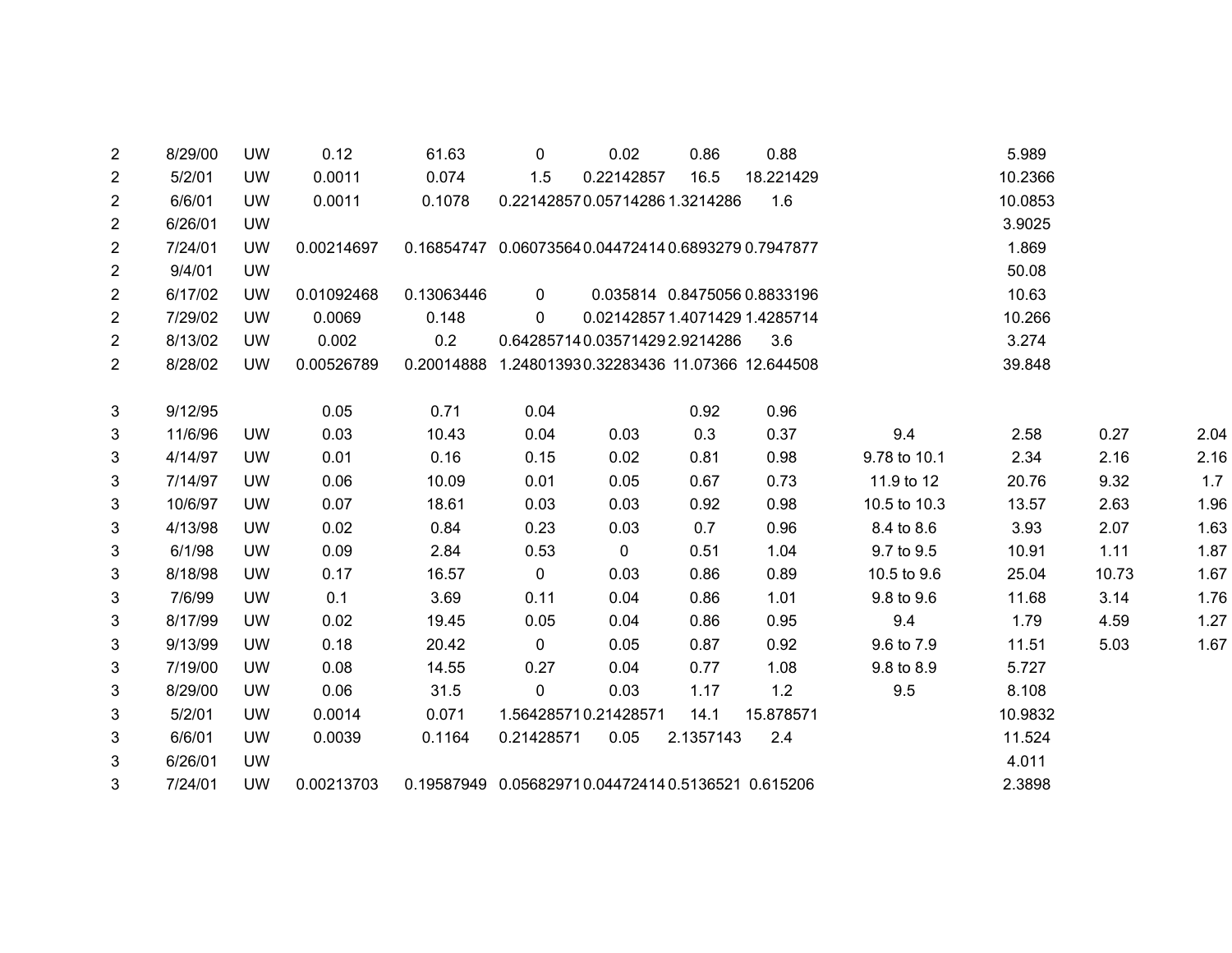| 3 | 9/4/01  | <b>UW</b> |            |            |             |                                                     |             |                               |                | 54.4   |       |      |
|---|---------|-----------|------------|------------|-------------|-----------------------------------------------------|-------------|-------------------------------|----------------|--------|-------|------|
| 3 | 6/17/02 | <b>UW</b> | 0.01105531 | 0.16105618 | 0           |                                                     |             | 0.0398575 0.8945391 0.9343966 |                | 8.185  |       |      |
| 3 | 7/29/02 | <b>UW</b> | 0.0093     | 0.148      | 0           | 0.02857143 1.2357143 1.2642857                      |             |                               |                | 9.04   |       |      |
| 3 | 8/13/02 | <b>UW</b> | 0.0016     | 0.174      | 0.5         | 0.057142862.9428571                                 |             | 3.5                           |                | 2.327  |       |      |
| 3 | 8/28/02 | <b>UW</b> | 0.00536195 |            |             | 0.19014143 2.952399290.05970221 12.566786 15.578888 |             |                               |                | 35.685 |       |      |
| 4 | 9/12/95 |           |            |            |             |                                                     |             |                               |                |        |       |      |
| 4 | 11/6/96 | <b>UW</b> |            |            |             |                                                     |             |                               |                |        |       |      |
| 4 | 4/14/97 | <b>UW</b> | 0.01       | 0.08       | 0.15        | 0.02                                                | 1.04        | 1.21                          | 10.0 to 10.2   | 2.32   | 2.21  | 2.21 |
| 4 | 7/14/97 | <b>UW</b> | 0.08       | 9.95       | 0.01        | 0.06                                                | 0.83        | 0.9                           | 12             | 18.69  | 9.38  | 1.68 |
| 4 | 10/6/97 | <b>UW</b> | 0.1        | 19.45      | 0.26        | 0.24                                                | 4.9         | 5.4                           | 10.2 to 8.8    | 13.38  | 2.22  | 1.99 |
| 4 | 4/13/98 | <b>UW</b> | 0.04       | 0.83       | 0.71        | 0.03                                                | 1.48        | 2.22                          | 8.2 to 8.3     | 1.59   | 5.16  | 1.23 |
| 4 | 6/1/98  | <b>UW</b> | 0.07       | 4.19       | 0.5         | 0.01                                                | 0.55        | 1.06                          | 9.2 to 9       | 15.02  | 0.86  | 1.91 |
| 4 | 8/18/98 | <b>UW</b> | 0.12       | 5.75       | $\mathbf 0$ | 0.06                                                | 0.66        | 0.72                          | 9.1            | 14.46  | 8.15  | 1.61 |
| 4 | 7/6/99  | <b>UW</b> | 0.14       | 3.8        | 0.14        | 0.03                                                | 0.87        | 1.04                          | 9.7 to 9.1     | 33.53  | 14.76 | 1.67 |
| 4 | 8/17/99 | <b>UW</b> | 0.03       | 20.36      | 0.04        | 0.03                                                | 0.91        | 0.98                          | 9.5            | 1.28   | 9.27  | 1.12 |
| 4 | 9/13/99 | <b>UW</b> | 0.18       | 18.05      | 0           | 0.04                                                | 1.44        | 1.48                          | 9.9            | 9.78   | 6.82  | 1.57 |
| 5 | 9/12/95 |           |            |            |             |                                                     |             |                               |                |        |       |      |
| 5 | 11/6/96 | <b>UW</b> |            |            |             |                                                     |             |                               |                |        |       |      |
| 5 | 4/14/97 | <b>UW</b> | 0.01       | 0.24       | 0.31        | 0.02                                                | $\mathbf 1$ | 1.33                          | 9.1            | 2.13   | 1.51  | 1.51 |
| 5 | 7/14/97 | <b>UW</b> | 0.04       | 3.62       | 0.22        | 0.04                                                | 3.53        | 3.79                          | 11.16 to 11.12 | 11.62  | 13.89 | 1.46 |
| 5 | 10/6/97 | <b>UW</b> | 0.06       | 16.76      | 0.11        | 0.18                                                | 5.63        | 5.92                          | 10.8 to 9.9    | 11.22  | 1.95  | 1.98 |
| 5 | 4/13/98 | <b>UW</b> | 0.02       | 0.81       | 0.54        | 0.03                                                | 1.18        | 1.75                          | 8.4            | 4.65   | 2.36  | 1.64 |
| 5 | 6/1/98  | <b>UW</b> | 0.05       | 2.99       | 0.44        | 0                                                   | 0.49        | 0.93                          | 9.7            | 9.7    | 1.37  | 1.84 |
| 5 | 8/18/98 | <b>UW</b> | 0.1        | 7.1        | $\mathbf 0$ | 0.03                                                | 0.59        | 0.62                          | 9.8 to 9.1     | 12.93  | 3.6   | 1.75 |
| 5 | 7/6/99  | <b>UW</b> | 0.07       | 3.09       | 0.15        | 0.03                                                | 0.81        | 0.99                          | 9.7 to 6.9     | 3.28   | 1.3   | 1.69 |
| 5 | 8/17/99 | <b>UW</b> | 0.03       | 23.91      | 0.09        | 0.05                                                | 1.26        | 1.4                           | 9.5 to 7.6     | 0.26   | 13.73 | 1.02 |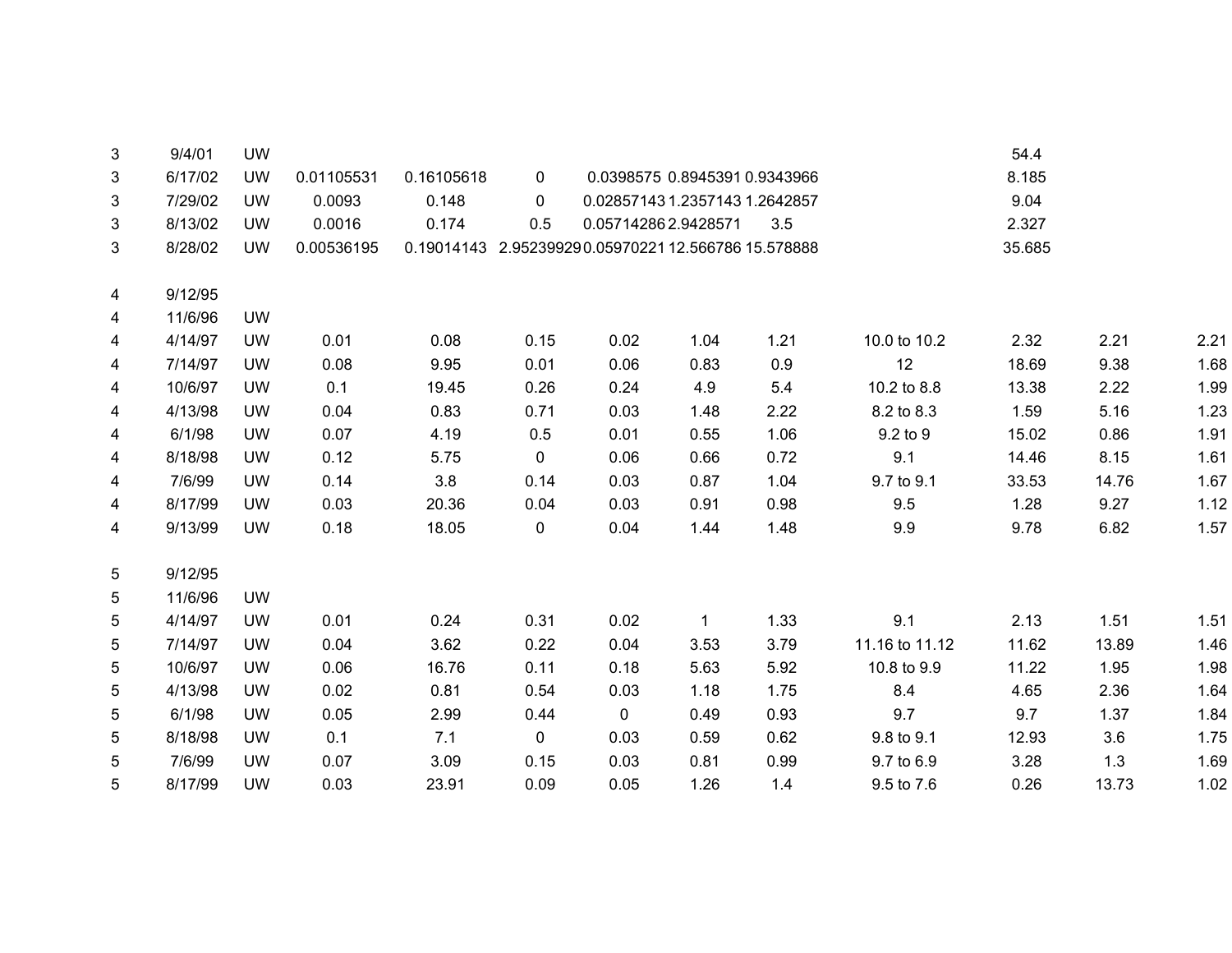| 5  | 9/13/99 | UW        | 0.1        | 9.03       | 0                                                      | 0.02 | 1.9                                      | 1.92      | 9.8        | 10.11   | 3.63 | 1.71 |
|----|---------|-----------|------------|------------|--------------------------------------------------------|------|------------------------------------------|-----------|------------|---------|------|------|
| 5  | 7/19/00 | <b>UW</b> | 0.12       | 12.85      | 0.12                                                   | 0.03 | 0.81                                     | 0.96      | 8.8 to 8.7 | 5.371   |      |      |
| 5  | 8/29/00 | <b>UW</b> | 0.14       | 6.52       | 0                                                      | 0.02 | 0.85                                     | 0.87      | 9.6 to 8.7 | 8.017   |      |      |
| 5  | 5/2/01  | <b>UW</b> | 0.0014     | 0.0791     | 1.528571430.22142857                                   |      | 15.65                                    | 17.4      |            | 11.8303 |      |      |
| 5  | 6/6/01  | <b>UW</b> | 0.0014     | 0.107      | 0.27142857                                             | 0.05 | 3.6285714                                | 3.95      |            | 13.2995 |      |      |
| 5  | 6/26/01 | UW.       |            |            |                                                        |      |                                          |           |            | 4.1832  |      |      |
| 5  | 7/24/01 | UW        | 0.00191836 |            | 0.17765815  0.052923790.04472414  2.7820661  2.8797141 |      |                                          |           |            | 4.6578  |      |      |
| 5  | 9/4/01  | <b>UW</b> |            |            |                                                        |      |                                          |           |            | 67.32   |      |      |
| 5  | 6/17/02 | UW        | 0.01159845 | 0.15121386 | $\mathbf{0}$                                           |      | 0.039568711.12699261.1665613             |           |            | 9.462   |      |      |
| 5  | 7/29/02 | <b>UW</b> | 0.0098     | 0.13       | $\mathbf{0}$                                           |      | 0.028571430.89285710.9214286             |           |            | 4.186   |      |      |
| 5  | 8/13/02 | <b>UW</b> | 0.0016     | 0.204      | 0.57142857                                             | 0.15 | $2.2^{\circ}$                            | 2.9214286 |            | 2.496   |      |      |
| 5  | 8/28/02 | <b>UW</b> | 0.00507975 | 0.19807837 |                                                        |      | 1.535719290.27861043 13.697397 15.511726 |           |            | 41.608  |      |      |
| 2d | 8/18/98 |           | 0.13       | 14.28      | 0                                                      | 0.03 | 0.93                                     | 0.96      |            |         |      |      |

**Surface Readings** 

| Sta. # Date |         | <b>DO</b> | Temp. | $\%$           |           | <b>DIN/PO4 DSi/PO4</b> | Tot. P | Tot. N | <b>TROPHIC STATE I</b> |
|-------------|---------|-----------|-------|----------------|-----------|------------------------|--------|--------|------------------------|
|             |         | mG/L      | Cent. | <b>Saturat</b> |           |                        | uM/l   | uM/l   | <b>Chloro</b>          |
|             | 9/12/95 |           |       |                |           |                        |        |        |                        |
|             |         |           |       |                | 18.333333 |                        |        |        |                        |
|             | 11/6/96 | 12.3      | 9     | 110            | 3         | 100                    |        |        |                        |
|             | 4/14/97 | 11.43     | 11.1  | 107            | 55        | 8                      |        |        |                        |
|             | 7/14/97 | 8.47      | 25.2  | 105            | 15.75     | 112                    |        |        |                        |
|             | 10/6/97 | 13.9      | 16.8  | 149            | 8         | 127.75                 |        |        |                        |
|             | 4/13/98 |           | 13.1  |                | 30.5      | 26.75                  |        |        |                        |
|             | 6/1/98  | 9.75      | 19.7  |                |           |                        |        |        |                        |
|             | 8/18/98 |           | 27.3  |                |           |                        |        |        |                        |
|             | 7/6/99  | 9.38      | 26.1  | 115.9          | 9.7       | 36.5                   |        |        |                        |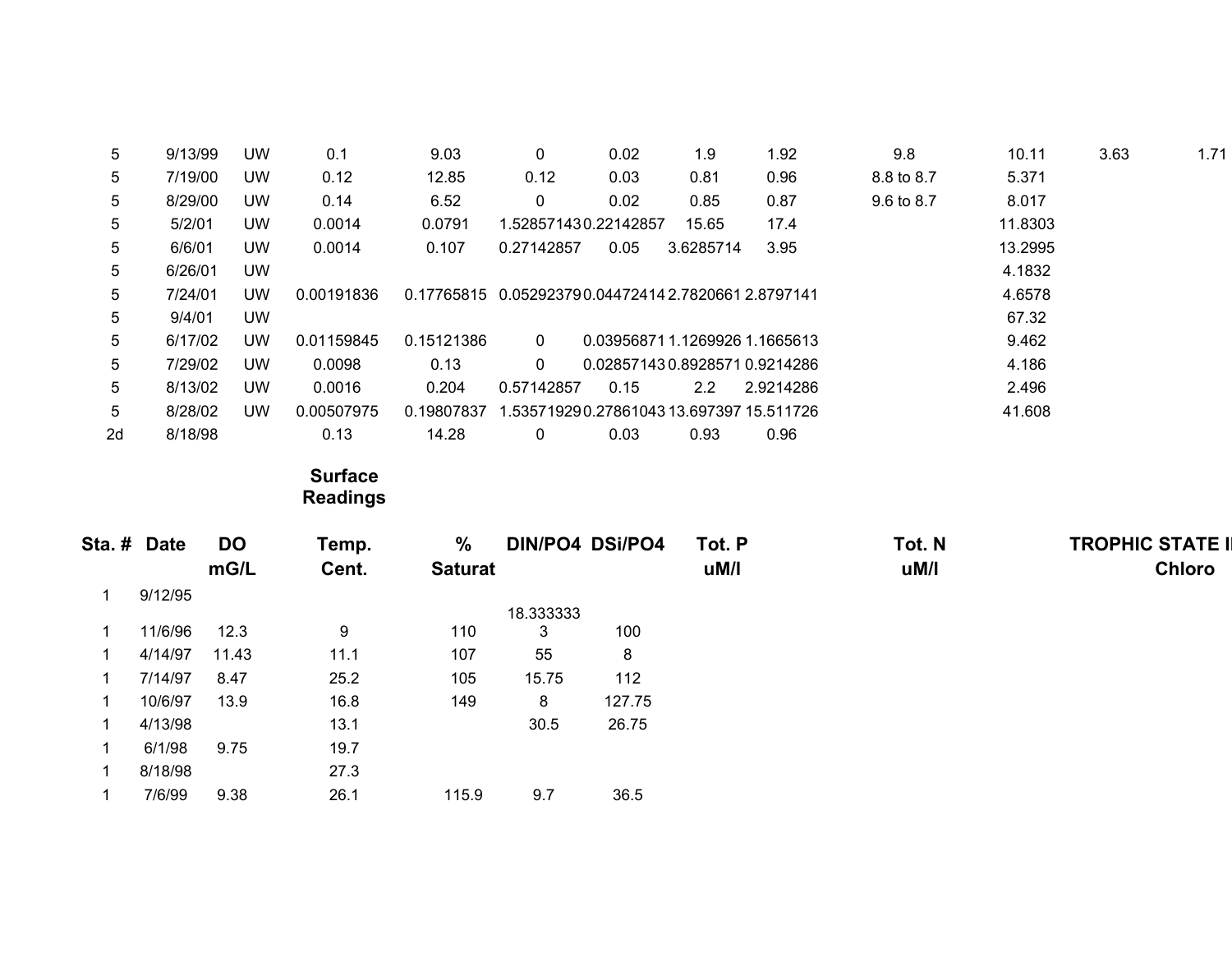| 1                       | 8/17/99 | 10.44 | 23   | 121.7 | 25.2         | 354.6                |            |            |            |
|-------------------------|---------|-------|------|-------|--------------|----------------------|------------|------------|------------|
| $\mathbf 1$             | 9/13/99 | 11.15 | 25.8 | 144.1 |              | 8.3636364 98.5454545 |            |            |            |
| $\overline{2}$          | 9/12/95 |       |      |       | 4.7916667    | 5.5                  |            |            |            |
| $\overline{2}$          | 11/6/96 | 12.3  | 9    | 110   |              | 12.666667 178.333333 |            |            |            |
| $\overline{2}$          | 4/14/97 | 11.86 | 10.7 | 112   |              |                      |            |            |            |
| 2                       | 7/14/97 | 8.7   | 27.3 | 111   | 24.333333    | 210                  |            |            |            |
| $\mathbf{2}$            | 10/6/97 | 12.2  | 16   | 128   | 13.25        | 200                  |            |            |            |
| $\overline{2}$          | 4/13/98 | 9.9   | 11.4 |       | 26.25        | 21.25                |            |            |            |
| $\overline{2}$          | 6/1/98  | 9.48  | 20.5 |       |              |                      |            |            |            |
| $\overline{c}$          | 8/18/98 | 10.71 | 21.2 |       |              |                      |            |            |            |
|                         |         |       |      |       | 27.111111    |                      |            |            |            |
| $\overline{2}$          | 7/6/99  | 10.27 | 27.4 | 130.1 | $\mathbf{1}$ | 41.7777778           |            |            |            |
| 2                       | 8/17/99 | 10.41 | 23.5 | 122.5 | 28.5         | 531.75               |            |            |            |
| $\overline{c}$          | 9/13/99 | 12.56 | 25.3 | 152.2 | 6.8          | 151.3                |            |            |            |
| $\overline{2}$          | 7/19/00 | 7.18  | 20.8 | 80    | 11.888889    | 170                  |            |            |            |
| $\overline{\mathbf{c}}$ | 8/29/00 |       |      |       |              | 7.3333333 513.583333 | 2.55       | 94.12      |            |
| $\overline{2}$          | 5/2/01  |       |      |       | 16564.935    |                      |            |            |            |
| $\overline{c}$          | 6/6/01  |       |      |       | 1454.5455    |                      | 1.82258065 | 111.635714 |            |
| $\overline{2}$          | 6/26/01 |       |      |       |              |                      |            |            |            |
| $\overline{c}$          | 7/24/01 |       |      |       | 370.19007    |                      | 2.12186935 | 84.0057044 |            |
| $\overline{c}$          | 9/4/01  |       |      |       |              |                      | 2.79719745 | 142.4069   |            |
| $\overline{2}$          | 6/17/02 |       |      |       | 80.855403    |                      | 1.83870968 | 117.764286 | 53.7877027 |
| $\overline{2}$          | 7/29/02 |       |      |       | 207.03934    |                      | 5.07096774 | 141.857143 | 53.4458955 |
| $\overline{c}$          | 8/13/02 |       |      |       | 1800         |                      | 2.29032258 | 140.214286 | 42.2347824 |
| $\overline{a}$          | 8/28/02 |       |      |       | 2400.3007    |                      | 2.2516129  | 164.714286 | 66.7505584 |
| 3                       | 9/12/95 |       |      |       | 19.2         | 14.2                 |            |            |            |
| 3                       | 11/6/96 | 13.3  | 9    | 119   |              | 12.333333 347.666667 |            |            |            |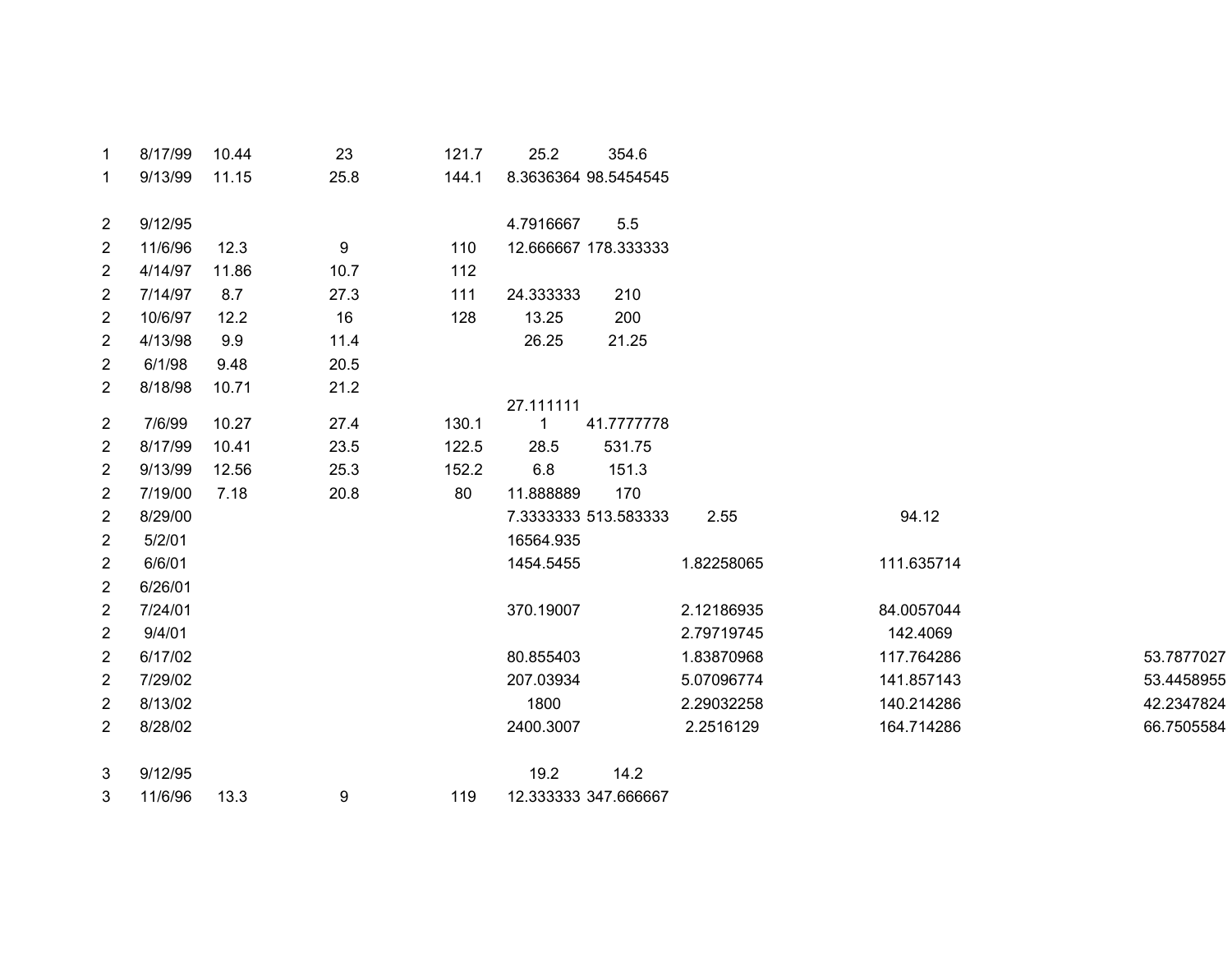| 3 | 4/14/97 | 11.85 | 12.4 | 113   | 98        | 16                   |                                   |            |            |
|---|---------|-------|------|-------|-----------|----------------------|-----------------------------------|------------|------------|
| 3 | 7/14/97 | 11.6  | 26.5 | 146   |           | 12.166667 168.166667 |                                   |            |            |
| 3 | 10/6/97 | 13.38 | 17.1 | 143   | 14        | 265.857143           |                                   |            |            |
| 3 | 4/13/98 | 8.27  | 12.3 |       | 48        | 42                   |                                   |            |            |
| 3 | 6/1/98  | 8.53  | 21.1 |       | 11.555556 |                      |                                   |            |            |
| 3 | 8/18/98 |       | 25.7 |       |           |                      |                                   |            |            |
| 3 | 7/6/99  | 9.86  | 28.6 | 128.5 | 10.1      | 36.9                 |                                   |            |            |
| 3 | 8/17/99 | 10.61 | 23.5 | 124.9 | 47.5      | 972.5                |                                   |            |            |
|   |         |       |      |       |           |                      | NOTE: Both<br>3 and 4             |            |            |
| 3 | 9/13/99 | 12.1  | 25.8 | 150.8 |           |                      | 5.1111111 113.444444 labeled as 3 |            |            |
| 3 | 7/19/00 | 7.99  | 21.1 | 90.3  | 13.5      | 181.875              |                                   |            |            |
| 3 | 8/29/00 | 7.4   | 23.6 | 86.6  | 20        | 525                  | 1.68                              | 99.8       |            |
| 3 | 5/2/01  |       |      |       | 11341.837 |                      |                                   |            |            |
| 3 | 6/6/01  |       |      |       | 615.38462 |                      | 1.96774194                        | 111.35     |            |
| 3 | 6/26/01 |       |      |       |           |                      |                                   |            |            |
| 3 | 7/24/01 |       |      |       | 287.87870 |                      | 2.45667987                        | 86.9835986 |            |
| 3 | 9/4/01  |       |      |       |           |                      | 3.14034106                        | 155.013707 |            |
| 3 | 6/17/02 |       |      |       | 84.520153 |                      | 1.76129032                        | 114.95     | 51.2235945 |
| 3 | 7/29/02 |       |      |       | 135.9447  |                      | 4.92903226                        | 140.714286 | 52.1982765 |
| 3 | 8/13/02 |       |      |       | 2187.5    |                      | 1.84516129                        | 127.857143 | 38.8853287 |
| 3 | 8/28/02 |       |      |       | 2905.4497 |                      | 2.20322581                        | 162.857143 | 65.6681055 |
|   |         |       |      |       |           |                      |                                   |            |            |
| 4 | 9/12/95 |       |      |       |           |                      |                                   |            |            |
| 4 | 11/6/96 |       |      |       |           |                      |                                   |            |            |
| 4 | 4/14/97 | 13.19 | 12.7 | 129   | 121       | 8                    |                                   |            |            |
| 4 | 7/14/97 | 12.5  | 28.2 | 162   | 11.25     | 124.375              |                                   |            |            |
| 4 | 10/6/97 | 11.42 | 17.4 | 122   | 54        | 194.5                |                                   |            |            |
| 4 | 4/13/98 | 9.37  | 13   |       | 55.5      | 20.75                |                                   |            |            |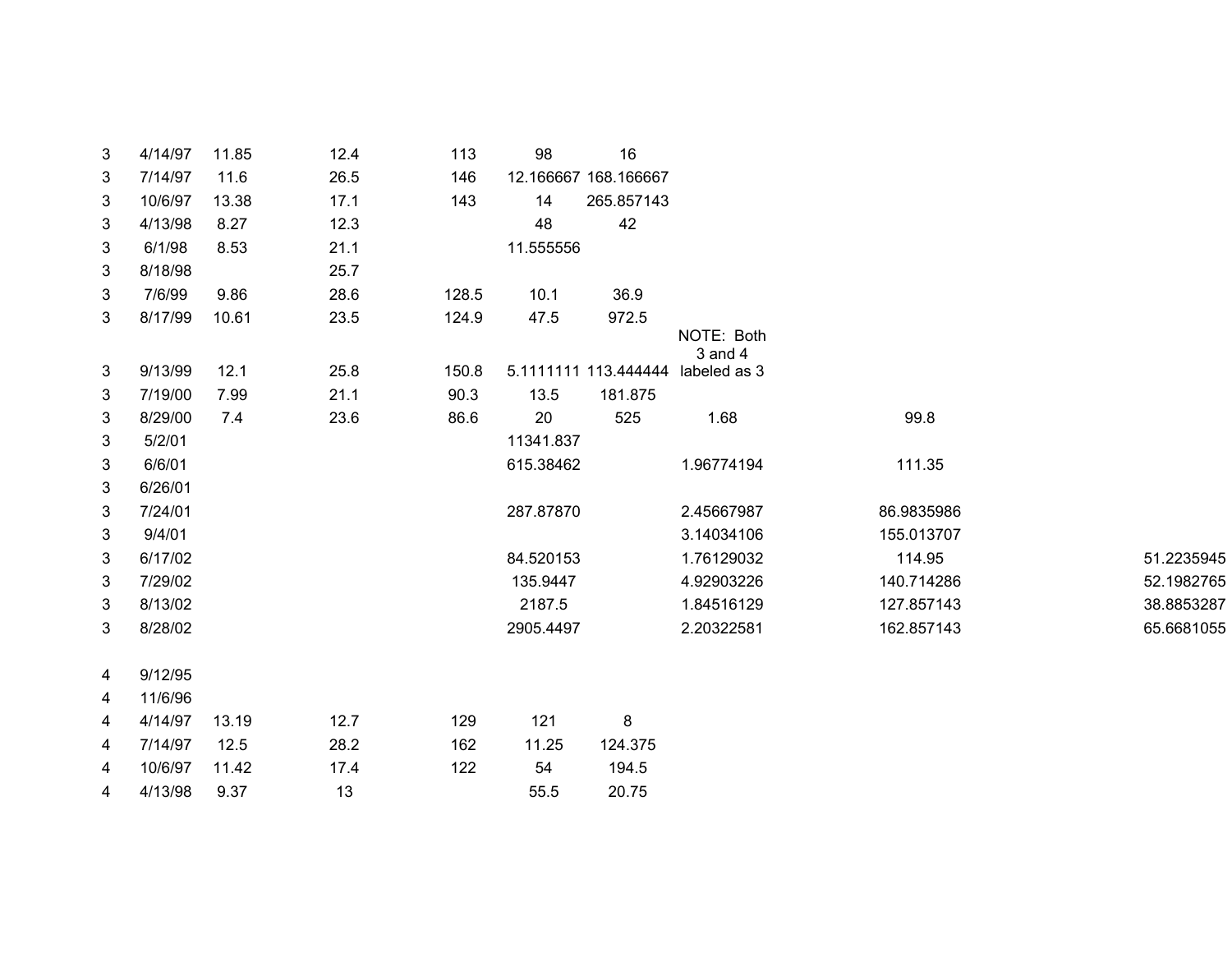| 4 | 6/1/98  | 7.4   | 21.4 |       |                |                                 |              |            |            |
|---|---------|-------|------|-------|----------------|---------------------------------|--------------|------------|------------|
| 4 | 8/18/98 |       | 25.8 |       |                |                                 |              |            |            |
| 4 | 7/6/99  | 9.19  | 28.6 | 117.8 |                | 7.4285714 27.1428571            |              |            |            |
| 4 | 8/17/99 | 10.4  | 24.1 | 124.1 |                | 32.666667 678.666667            |              |            |            |
| 4 | 9/13/99 | 15.62 | 26.3 | 194.1 |                | 8.2222222 100.277778            | $\mathbf{u}$ |            |            |
| 5 | 9/12/95 |       |      |       |                |                                 |              |            |            |
| 5 | 11/6/96 |       |      |       |                |                                 |              |            |            |
| 5 | 4/14/97 | 11.47 | 10.3 | 106   | 133            | 24                              |              |            |            |
| 5 | 7/14/97 | 7.9   | 24.6 | 97    | 94.75          | 90.5                            |              |            |            |
| 5 | 10/6/97 | 13.9  | 16.2 | 146   |                | 98.666667 279.333333            |              |            |            |
| 5 | 4/13/98 |       | 11.2 |       | 87.5           | 40.5                            |              |            |            |
| 5 | 6/1/98  | 9.23  | 20.5 |       | 18.6           | 59.8                            |              |            |            |
| 5 | 8/18/98 | 8.05  | 20.9 |       | 6.2            | 71                              |              |            |            |
| 5 | 7/6/99  | 9.25  | 27.3 | 117.5 | 46.666666      | 14.142857 44.1428571            |              |            |            |
| 5 | 8/17/99 | 9.78  | 23.3 | 114.6 | $\overline{7}$ | 797                             |              |            |            |
| 5 | 9/13/99 | 11.19 | 25.4 | 136.8 | 19.2           | 90.3                            |              |            |            |
| 5 | 7/19/00 | 5.95  | 20.9 | 66    | 8              | 107.083333                      |              |            |            |
| 5 | 8/29/00 | 6.67  | 22.9 | 78.1  |                | 6.2142857 46.5714286            | 1.6          | 98.56      |            |
| 5 | 5/2/01  |       |      |       | 12428.571      |                                 | 0.78709677   | 39.2064516 |            |
| 5 | 6/6/01  |       |      |       | 2821.4286      |                                 | 1.92258065   | 50.2741935 |            |
| 5 | 6/26/01 |       |      |       |                |                                 |              |            |            |
| 5 | 7/24/01 |       |      |       | 1501.1341      |                                 | 2.63168861   | 41.8826906 |            |
| 5 | 9/4/01  |       |      |       |                |                                 | 3.87899313   | 75.0308392 |            |
| 5 | 6/17/02 |       |      |       |                | 100.57905 13.0374172 1.87419355 |              | 118.171429 | 63.051881  |
| 5 | 7/29/02 | 7.98  | 23.7 | 102.6 |                | 94.023324 13.2653061            | 4.66774194   | 137.285714 | 29.4115905 |
| 5 | 8/13/02 | 8.84  | 27.4 | 95.2  | 1825.8929      | 127.5                           | 1.91935484   | 133.071429 | 69.3313325 |
| 5 | 8/28/02 | 8.06  | 22.9 | 96.2  |                | 3053.6421 38.993755             | 2.56129032   | 178.642857 | 69.7472112 |